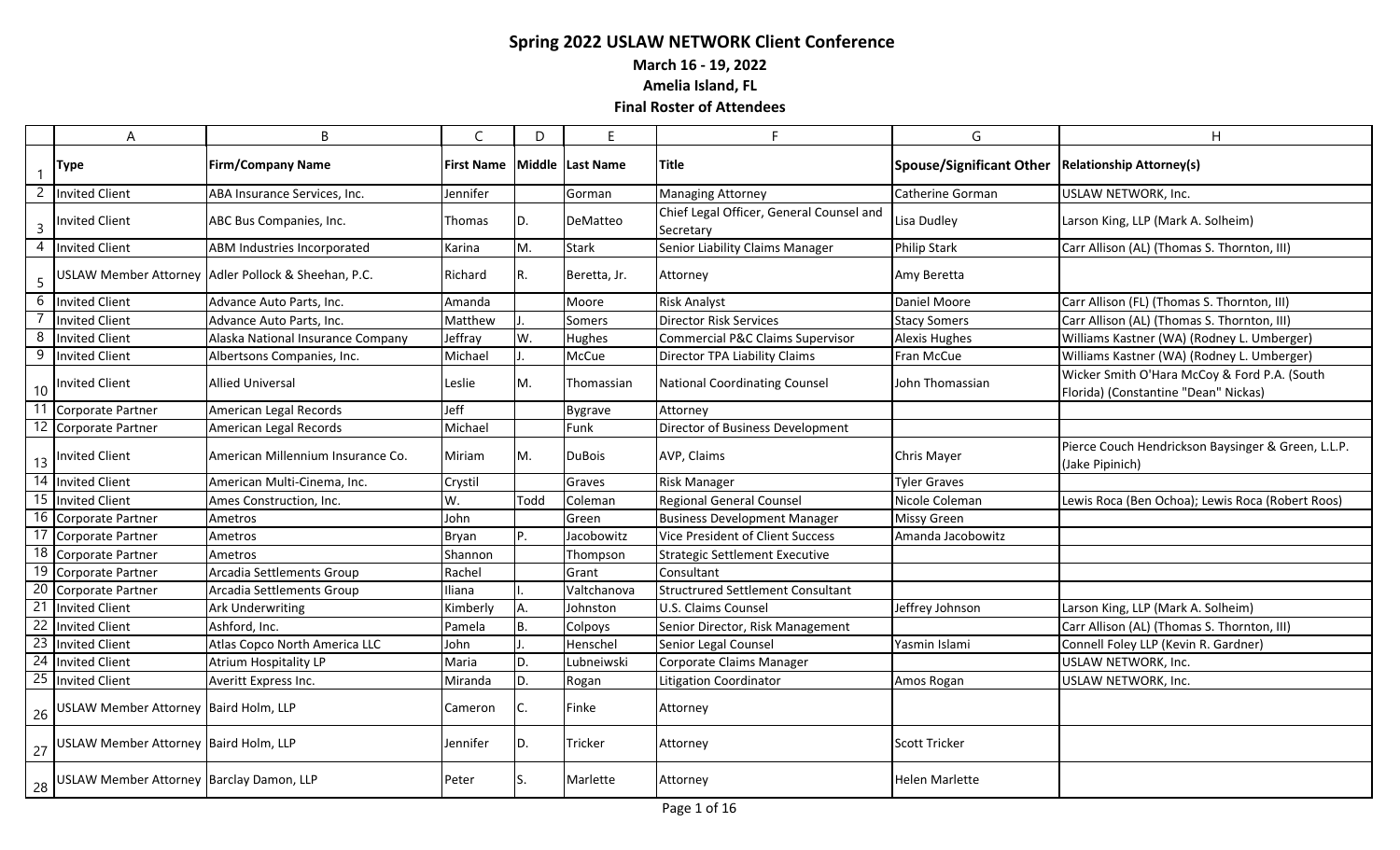**March 16 - 19, 2022**

**Amelia Island, FL**

|    | $\boldsymbol{\mathsf{A}}$                   | B                                                                 | $\mathsf{C}$      | D     | E                | F                                                                 | G                                                   | H                                                                                                                                      |
|----|---------------------------------------------|-------------------------------------------------------------------|-------------------|-------|------------------|-------------------------------------------------------------------|-----------------------------------------------------|----------------------------------------------------------------------------------------------------------------------------------------|
|    | <b>Type</b>                                 | <b>Firm/Company Name</b>                                          | <b>First Name</b> |       | Middle Last Name | <b>Title</b>                                                      | Spouse/Significant Other   Relationship Attorney(s) |                                                                                                                                        |
|    | 29 USLAW Member Attorney Barclay Damon, LLP |                                                                   | Michael           |       | Murphy           | Attorney                                                          |                                                     |                                                                                                                                        |
|    |                                             | 30 USLAW Member Attorney Barreiro, Oliva, De Luca, Jaca, Nicastro | <b>Nicolas</b>    | P.    | Jaca Otano       | Attorney                                                          |                                                     |                                                                                                                                        |
|    | 31 Invited Client                           | <b>Bennett Family of Companies</b>                                | Grant             |       | <b>Brooker</b>   | <b>General Counsel</b>                                            | Arlene Lumongsod                                    | Hanson Bridgett LLP (William D. Taylor)                                                                                                |
| 32 | <b>Invited Client</b>                       | <b>Berkley Healthcare</b>                                         | John              | IP.   | Ramirez          | <b>Assistant Vice President (NEMT)</b>                            |                                                     | Connell Foley LLP (Karen P. Randall); Wicker Smith<br>O'Hara McCoy & Ford P.A. (Central Florida) (Richards<br>H. Ford)                 |
|    | 33 Invited Client                           | Brown & Brown, Inc.                                               | Robert            | IT.   | <b>Bowling</b>   | <b>Litigation Counsel</b>                                         | Sheri Bowling                                       | Carr Allison (FL) (William B. Graham); Carr Allison (FL)<br>(Thomas S. Thornton, III)                                                  |
|    | 34 Invited Client                           | Brown & Brown, Inc.                                               | Robert            | W.    | Lloyd            | Executive Vice President, General<br><b>Counsel and Secretary</b> | Sheri Lloyd                                         | Carr Allison (FL) (William B. Graham)                                                                                                  |
|    | 35 TELFA Member Attorney                    | <b>BUSE</b>                                                       | Jan               | Tibor | Lelley           | Attorney                                                          |                                                     |                                                                                                                                        |
|    | 36 Invited Client                           | Caesars Entertainment, Inc.                                       | Christine         |       | Viggiano         | Corporate Counsel, Litigation                                     | JP McHale                                           | Sweeney & Sheehan, P.C. (Frank Gattuso)                                                                                                |
| 37 | <b>Invited Client</b>                       | Canal Insurance Company                                           | Rose Beth         | IG.   | Smith            | Complex Case Unit                                                 | Trevor Smith                                        | Roetzel & Andress (Bradley A. Wright); Franklin &<br>Prokopik, P.C. (Tamara B. Goorevitz); Carr Allison (AL)<br>(Thomas L. Oliver, II) |
| 38 | <b>Invited Client</b>                       | CapSpecialty                                                      | Alona             | R.    | Croteau          | Chief Claims Officer, Specialy and Surety                         |                                                     | Larson King, LLP (David M. Wilk); Connell Foley LLP<br>(Margot N. Wilensky); Conell Foley LLP (Neil V. Mody)                           |
|    | 39 Invited Client                           | CapSpecialty                                                      | Mary              |       | Haefer           | Chief Cliams Officer, Property and<br>Casualty                    | Denis Haefer                                        | Jones, Skelton & Hochuli, P.L.C. (Michael A. Ludwig);<br>Connell Foley LLP (Margot N. Wilensky)                                        |
|    | 40 USLAW Member Attorney Carr Allison       |                                                                   | Christopher       |       | <b>Barkas</b>    | Attorney                                                          | Patty Barkas                                        |                                                                                                                                        |
|    | 41 Managing Partner                         | <b>Carr Allison</b>                                               | Meghan            |       | <b>Bradley</b>   | Attorney                                                          |                                                     |                                                                                                                                        |
|    | 42 USLAW Member Attorney Carr Allison       |                                                                   | William           | IB.   | Graham           | Attorney                                                          |                                                     |                                                                                                                                        |
|    | 43 USLAW Member Attorney Carr Allison       |                                                                   | Pamela            |       | Hallford         | Attorney                                                          |                                                     |                                                                                                                                        |
|    | 44 USLAW Member Attorney Carr Allison       |                                                                   | Thomas            | IL.   | Oliver, II       | Attorney                                                          | Denise Oliver                                       |                                                                                                                                        |
|    | 45 Courtroom Academy                        | <b>Carr Allison</b>                                               | Hunter            | W.    | Phillips         | Attorney                                                          | Nat Baron                                           |                                                                                                                                        |
|    | 46 USLAW Member Attorney Carr Allison       |                                                                   | Thomas            | IS.   | Thornton, III    | Attorney                                                          |                                                     |                                                                                                                                        |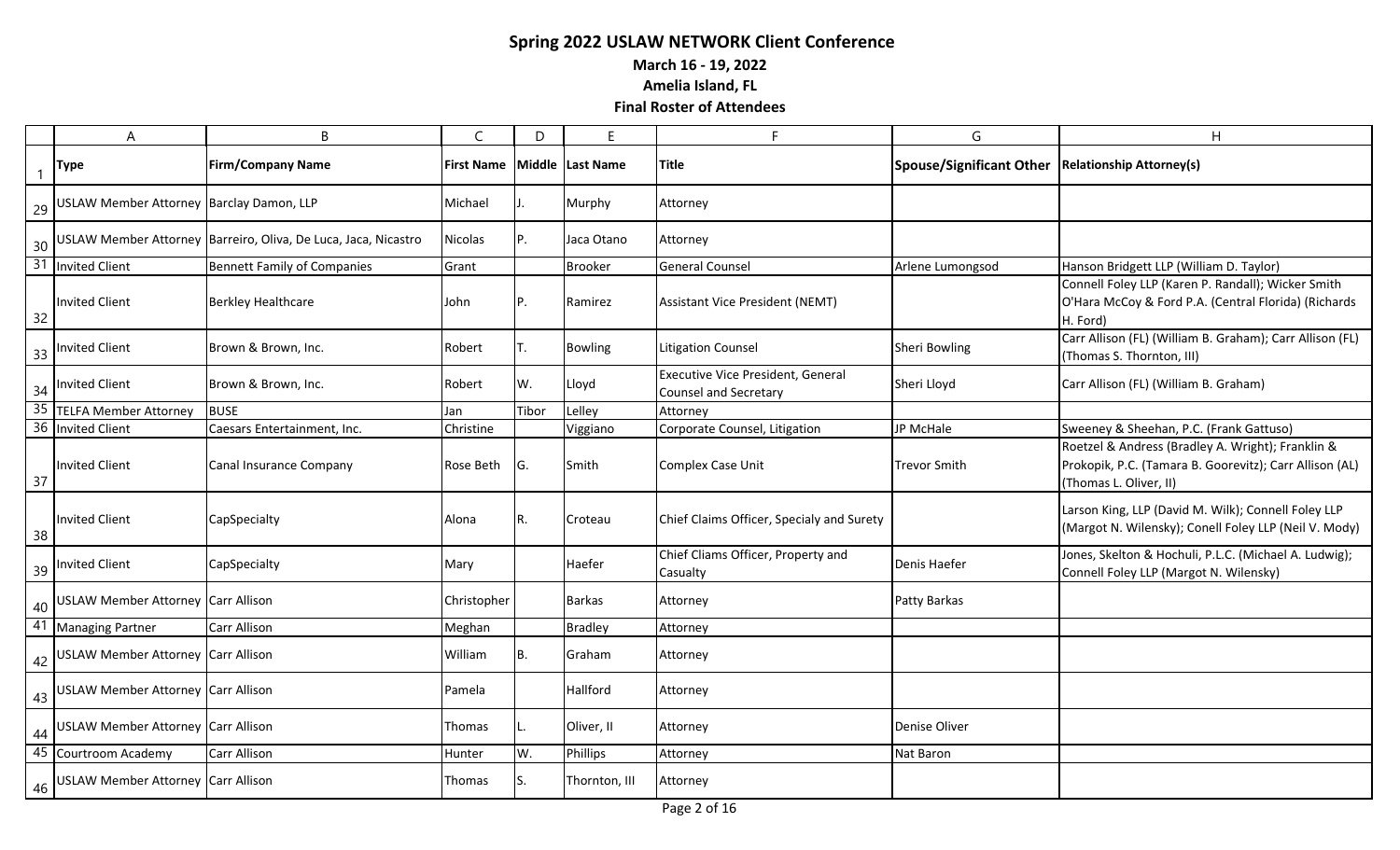**March 16 - 19, 2022**

**Amelia Island, FL**

|    | $\boldsymbol{\mathsf{A}}$                       | B                                                            | $\mathsf C$       | D     | E                | F                                            | G                                                   | H                                                                                                                    |
|----|-------------------------------------------------|--------------------------------------------------------------|-------------------|-------|------------------|----------------------------------------------|-----------------------------------------------------|----------------------------------------------------------------------------------------------------------------------|
|    | <b>Type</b>                                     | <b>Firm/Company Name</b>                                     | <b>First Name</b> |       | Middle Last Name | <b>Title</b>                                 | Spouse/Significant Other   Relationship Attorney(s) |                                                                                                                      |
|    | 47 USLAW Member Attorney Carr Allison           |                                                              | Kyle              |       | Weaver           | Attorney                                     |                                                     |                                                                                                                      |
| 48 | Invited Client                                  | CAVA & Zoe's Kitchen Restaurant Group                        | Julie             | IH.   | Price            | Senior Risk Manager                          | Mark Price                                          | Carr Allison (AL) (Thomas S. Thornton, III); Wicker<br>SMith O'Hara McCoy & Fordd P.A. (Constatine "Dean"<br>Nickas) |
|    | 49 Invited Client                               | Certus Claims Administration, LLC                            | Robert            | Α.    | Weingarten       | <b>Vice President</b>                        | Colleen Weingarten                                  | Klinedinst PC (Kurt U. Campbell)                                                                                     |
|    | 50 Invited Client                               | Children's Learning Adventure                                | Ira               |       | Young            | <b>General Counsel</b>                       |                                                     | Baird Holm LLP (Jill Robb Ackerman)                                                                                  |
|    | 51 Invited Client                               | Church's Chicken                                             | Jack              |       | Wang             | Director, Risk Management                    |                                                     | Carr Allison (AL) (Thomas S. Thornton, III); Lashly &<br>Baer, P.C. (Stephen L. Beimdiek)                            |
|    | 52 Invited Client                               | Cigna                                                        | Ruth              |       | Uselton          | Senior Counsel                               | Sarah Dillon                                        | Lewis Roca (Jessica L. Fuller)                                                                                       |
|    | 53 Invited Client                               | Circle K                                                     | Joshua            |       | Morris           | Claim Manager                                | Katlynn Roberts                                     | Carr Allison (AL) (Thomas S. Thornton, III)                                                                          |
|    | 54 Invited Client                               | Clayco, Inc.                                                 | Carmen            | M.    | Hernandez        | Executive Vice President, General<br>Counsel | Art Collazo                                         | Ebeltoft . Sickler . Lawyers (Nicholas C. Grant)                                                                     |
|    | 55 Invited Client                               | Conifer Insurance Company                                    | Sante             | S.    | Fratarcangeli    | Vice President, Claims                       |                                                     | Sweeney & Sheehan, P.C. (Frank Gattuso)                                                                              |
|    | 56 USLAW Member Attorney Connell Foley LLP      |                                                              | Matthew           | W.    | <b>Bauer</b>     | Attorney                                     |                                                     |                                                                                                                      |
|    | 57 USLAW Member Attorney Connell Foley LLP      |                                                              | Catherine         |       | Bryan            | Attorney                                     |                                                     |                                                                                                                      |
|    | 58 USLAW Member Attorney Connell Foley LLP      |                                                              | John              | D.    | Cromie           | Attorney                                     | Patty Cromie                                        |                                                                                                                      |
|    | 59 USLAW Member Attorney Connell Foley LLP      |                                                              | Kevin             |       | Gardner          | Attorney                                     | Lisa Fries                                          |                                                                                                                      |
|    | 60 USLAW Member Attorney Connell Foley LLP      |                                                              | Jeffrey           | IL.   | O'Hara           | Attorney                                     |                                                     |                                                                                                                      |
|    | 61 USLAW Member Attorney Connell Foley LLP      |                                                              | Karen             | P.    | Randall          | Attorney                                     | <b>Tom Randall</b>                                  |                                                                                                                      |
|    | 62 USLAW Member Attorney Connell Foley LLP      |                                                              | Margot            | N.    | Wilensky         | Attorney                                     |                                                     |                                                                                                                      |
|    | 63 USLAW Member Attorney Cooch and Taylor, P.A. |                                                              | C.                | Scott | Reese            | Attorney                                     | <b>Karen Hanling</b>                                |                                                                                                                      |
|    |                                                 | 64 USLAW Member Attorney Copeland, Cook, Taylor & Bush, P.A. | Charles           | Greg  | Copeland         | Attorney                                     | Dalene Copeland                                     |                                                                                                                      |
|    |                                                 | 65 USLAW Member Attorney Copeland, Cook, Taylor & Bush, P.A. | $J_{+}$           | Ryan  | Perkins          | Attorney                                     |                                                     |                                                                                                                      |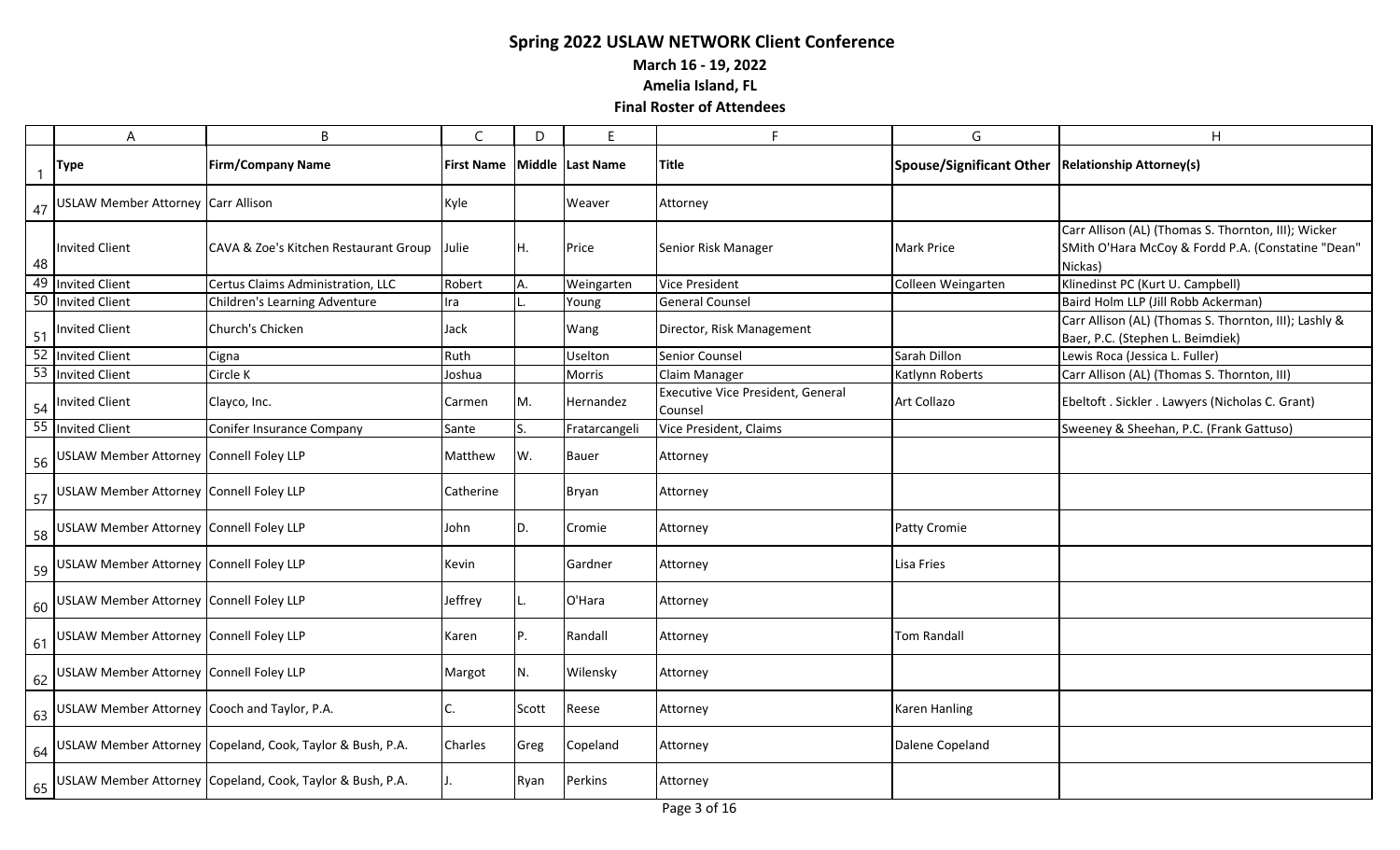**March 16 - 19, 2022**

**Amelia Island, FL**

|    | A                                      | B                                                        | C             | D   | E                |                                                | G                                                   | H                                                                                                           |
|----|----------------------------------------|----------------------------------------------------------|---------------|-----|------------------|------------------------------------------------|-----------------------------------------------------|-------------------------------------------------------------------------------------------------------------|
|    | <b>Type</b>                            | <b>Firm/Company Name</b>                                 | First Name    |     | Middle Last Name | Title                                          | Spouse/Significant Other   Relationship Attorney(s) |                                                                                                             |
|    | 66 Invited Client                      | Cox Automotive, Inc.                                     | Shannon       | D.  | Landreth         | Senior Corporate Counsel                       |                                                     | Larson King, LLP (Mark A. Solheim)                                                                          |
| 67 | <b>Invited Client</b>                  | <b>Crete Carrier Corporation</b>                         | <b>Brenna</b> | Α.  | Rine             | Litigation Adjuster                            | Jay Rine                                            | SmithAmundsen LLC (Jamie S. Lane); Snyder Burnett<br>Egerer, LLP (Christopher M. Cotter)                    |
| 68 | <b>Invited Client</b>                  | Dave & Buster's                                          | Lisa          | А.  | Dillard          | Director, Risk and Corporate<br>Responsibility | Robert Dillard                                      | Carr Allison (AL) (Thomas S. Thornton, III); Snyder<br>Burnett Egerer, LLP (Sean R. Burnett)                |
| 69 | Invited Client                         | DaVita                                                   | Megan         | M.  | Weis             | <b>Group General Counsel</b>                   | Seith Weis                                          |                                                                                                             |
| 70 | <b>Invited Client</b>                  | Delta Tau Delta International Fraternity                 | Jack          | C.  | Kreman           | Chief Executive Officer                        |                                                     | Richardson, Whitman, Large & Badger (Elizabeth G.<br>Stouder)                                               |
| 71 | <b>Invited Client</b>                  | Dillard's                                                | Marolyn       |     | Deakins          | <b>Litigation Manager</b>                      |                                                     | Wicker Smith O'Hara McCoy & Ford P.A. (Central<br>Florida) (Michael C. Tyson)                               |
| 72 | Invited Client                         | Dillard's                                                | Lana          | B.  | Martin           | <b>General Claims Manager</b>                  | Susan Ford                                          | Wicker Smith O'Hara McCoy & Ford P.A. (Central<br>Florida) (Michael C. Tyson)                               |
| 73 | <b>Invited Client</b>                  | Doosan Bobcat North America                              | Courtney      |     | Fletcher         | Vice President, Legal and Compliance           | <b>Clint Fletcher</b>                               | Larson King, LLP (Mark A. Solheim)                                                                          |
|    | 74 Invited Client                      | Doosan Bobcat North America                              | Jason         |     | Mayberry         | <b>Deputy General Counsel</b>                  | David Ayers                                         | Larson King, LLP (Mark A. Solheim)                                                                          |
| 75 | USLAW Member Attorney Duke Evett, PLLC |                                                          | Keely         | E.  | Duke             | Attorney                                       | Sarah Seidl                                         |                                                                                                             |
| 76 | USLAW Member Attorney Duke Evett, PLLC |                                                          | Mallam        |     | Prior            | Attorney                                       | <b>Whitney Prior</b>                                |                                                                                                             |
|    | 77 Invited Client                      | DWF Claims (USA) LLC                                     | Reed          |     | Millsaps         | President                                      | Nina Millsaps                                       | Strong & Hanni, PC (Stanford P. Fitts)                                                                      |
| 78 | <b>USLAW Member Attorney</b>           | Dysart Taylor Cotter McMonigle &<br>Brumitt, P.C.        | Michael       |     | Judy             | Attorney                                       |                                                     |                                                                                                             |
| 79 | <b>USLAW Member Attorney</b>           | Dysart Taylor Cotter McMonigle &<br>Brumitt, P.C.        | Amanda        | P.  | Ketchum          | Attorney                                       |                                                     |                                                                                                             |
| 80 | Invited Client                         | <b>Eagle Transport Corp</b>                              | <b>Bree</b>   |     | <b>Bryant</b>    | Vice President, Safety                         | <b>Tammy Moss</b>                                   | Poyner Spruill LLP (Randall R. Adams)                                                                       |
| 81 |                                        | USLAW Member Attorney Ebeltoft . Sickler . Lawyers PLLC  | Courtney      | А.  | Presthus         | Attorney                                       | <b>Rick Preshtus</b>                                |                                                                                                             |
|    | 82 Invited Client                      | Energy Transfer/SUNOCO LP                                | Virginia      | А.  | Murphy           | Liability Risk and Claims, Manager             | Kevin Murphy                                        | Sweeney & Sheehan, P.C. (Frank Gattuso)                                                                     |
| 83 | <b>Invited Client</b>                  | <b>Estes Express Lines</b>                               | Janice        | W.  | <b>Beacham</b>   | Director, Risk Management                      |                                                     | Pion, Nerone, Girman, Winslow & Smith, P.C. (Stephen<br>E. Geduldig); Roetzel & Andress (Bradley A. Wright) |
|    | 84 Invited Client                      | Extended Stay America, Inc.                              | Alexandria    |     | Andresen         | Corporate Counsel                              | John Lutz                                           | Sweeney & Sheehan, P.C. (J. Michael Kunsch)                                                                 |
| 85 |                                        | USLAW Member Attorney   Fee, Smith, Sharp & Vitullo, LLP | Michael       | IP. | Sharp            | Attorney                                       | <b>Yvie Sharp</b>                                   |                                                                                                             |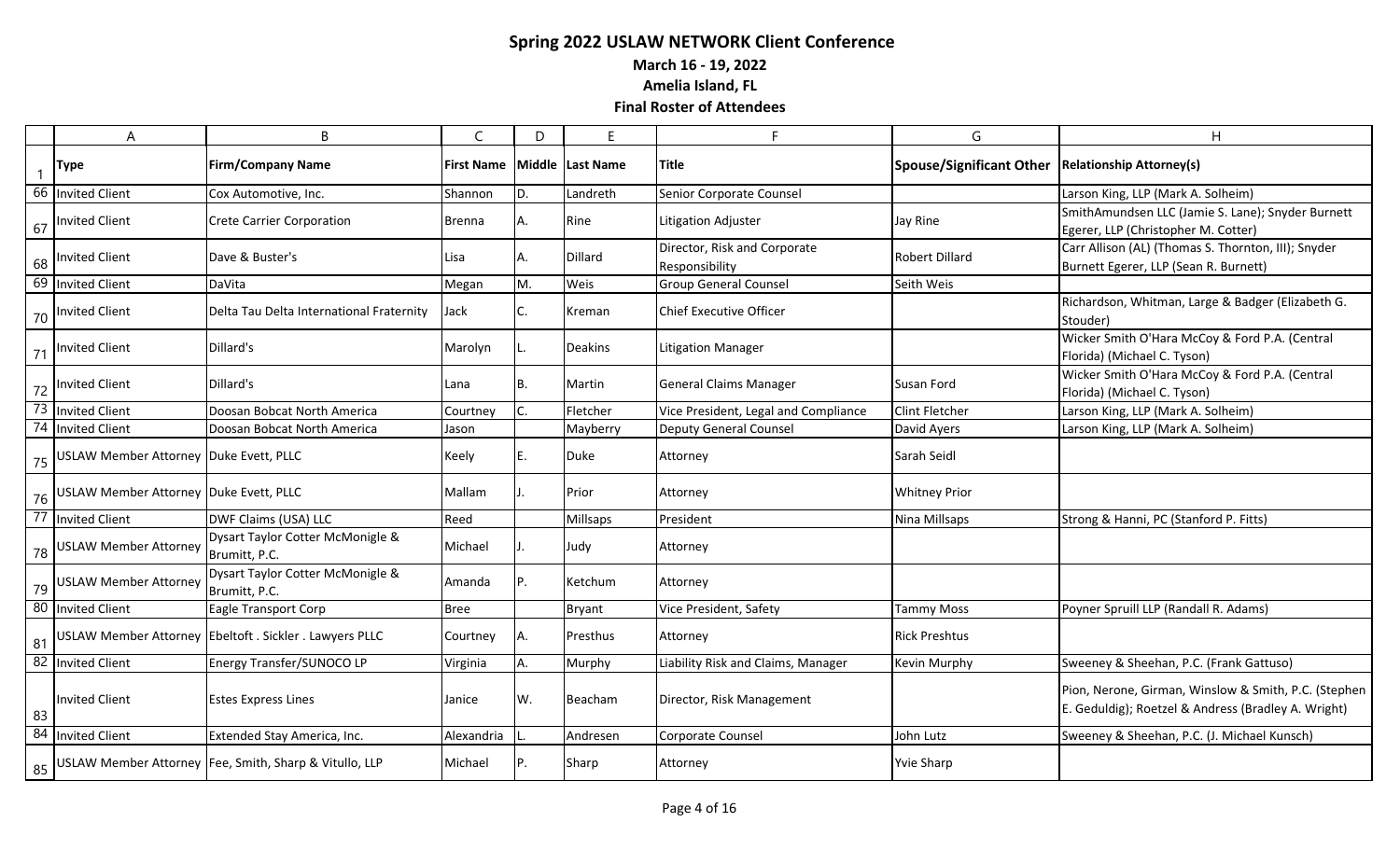**March 16 - 19, 2022**

**Amelia Island, FL**

|    | A                                                | B                                                                | C                 | D  | E                | E                                | G                               | H                                                                                               |
|----|--------------------------------------------------|------------------------------------------------------------------|-------------------|----|------------------|----------------------------------|---------------------------------|-------------------------------------------------------------------------------------------------|
|    | <b>Type</b>                                      | <b>Firm/Company Name</b>                                         | <b>First Name</b> |    | Middle Last Name | <b>Title</b>                     | <b>Spouse/Significant Other</b> | <b>Relationship Attorney(s)</b>                                                                 |
|    |                                                  | 86 USLAW Member Attorney Flaherty Sensabaugh Bonasso PLLC        | Erica             | M. | <b>Baumgras</b>  | Attorney                         |                                 |                                                                                                 |
|    |                                                  | 87 USLAW Member Attorney Flaherty Sensabaugh Bonasso PLLC        | Michael           |    | <b>Bonasso</b>   | Attorney                         |                                 |                                                                                                 |
|    |                                                  | 88 USLAW Member Attorney Flaherty Sensabaugh Bonasso PLLC        | Peter             | Т. | <b>DeMasters</b> | Attorney                         | <b>Carmen DeMasters</b>         |                                                                                                 |
|    |                                                  | 89 USLAW Member Attorney Flaherty Sensabaugh Bonasso PLLC        | Tyler             |    | Dinsmore         | Attorney                         | Mimi Dinsmore                   |                                                                                                 |
| 90 |                                                  | USLAW Member Attorney   Flaherty Sensabaugh Bonasso PLLC         | <b>Bryan</b>      | N. | <b>Price</b>     | Attorney                         | <b>Misty Price</b>              |                                                                                                 |
| 91 | <b>Invited Client</b>                            | Flynn Restaurant Group LP                                        | Allan             | C. | Nolley, Jr.      | Senior Litigation Counsel        |                                 | Dysart Taylot Cotter McMonigle & Brumitt (Amanda P.<br>Ketchum)                                 |
|    | 92 USLAW Member Attorney Franklin & Prokopik, PC |                                                                  | Tamara            |    | Goorevitz        | Attorney                         |                                 |                                                                                                 |
|    | 93 USLAW Member Attorney Franklin & Prokopik, PC |                                                                  | Albert            | B. | Randall, Jr.     | Attorney                         | <b>Rachel Randall</b>           |                                                                                                 |
|    | $\frac{94}{ }$   Invited Client                  | Furniture Row, LLC                                               | Richard           |    | Cohn             | <b>Associate General Counsel</b> |                                 | SmithAmundsen LLC (Lew R.C. Bricker); Franklin &<br>Prokopik, P.C. (Tamara B. Goorevitz)        |
|    | 95 Invited Client                                | Furniture Row, LLC                                               | Gregory           | А. | Ruegsegger       | <b>General Counsel</b>           | Darcy Ruegsegger                | SmithAmundsen LLC (Lew R.C. Bricker)                                                            |
|    | 96 Invited Client                                | Gallagher Bassett Services, Inc.                                 | James             | D. | Martin           | Director - Major Case Unit       |                                 | Snyder Burnett Egerer, LLP (Barry Clifford Snyder); Carr<br>Allison (AL) (Charles F. Carr)      |
|    | 97 Invited Client                                | Gallagher Bassett Services, Inc.                                 | Stanley           |    | Proctor          | <b>Senior Vice Presient</b>      | Amy Proctor                     | Connell Foley LLP (Karen P. Randall); Larson King, LLP<br>(Mark A. Solheim)                     |
|    | 98 Invited Client                                | GameStop, Inc.                                                   | David             |    | Lynch            | Senior Director, Risk Management | Joy Lynch                       | Sweeney & Sheehan, P.C. (Guy Mercogliano); Snyder<br>Burnett Egerer, LLP (Ashley Dorris Egerer) |
|    |                                                  | 99 USLAW Member Attorney Goodsill Anderson Quinn & Stifel        | Edmund            | K. | Saffery          | Attorney                         |                                 |                                                                                                 |
|    | 100 Invited Client                               | <b>GPS Hospitality LLC</b>                                       | Georgianna        |    | Ingram           | Risk Manager                     | Hal Ingram                      | Carr Allison (AL) (Thomas S. Thornton, III)                                                     |
|    | 101 Invited Client                               | <b>Great American Custom Insurance</b><br>Services, Inc. (GACIS) | Diana             |    | Casieri          | <b>Divisional AVP</b>            | Paul Casieri                    | USLAW NETWORK, Inc.                                                                             |
|    | 102 Invited Client                               | <b>Great West Casualty Company</b>                               | Jillian           |    | Cronenworth      | <b>Liability Manager</b>         | Jarred Cronenworth              | Snyder Burnett Egerer, LLP (Christopher M. Cotter)                                              |
|    | 103 Invited Client                               | <b>Gresham Smith</b>                                             | Carl              | B. | Munkel           | Director of Risk Management      |                                 | Carr Allison (AL) (Thomas S. Creel)                                                             |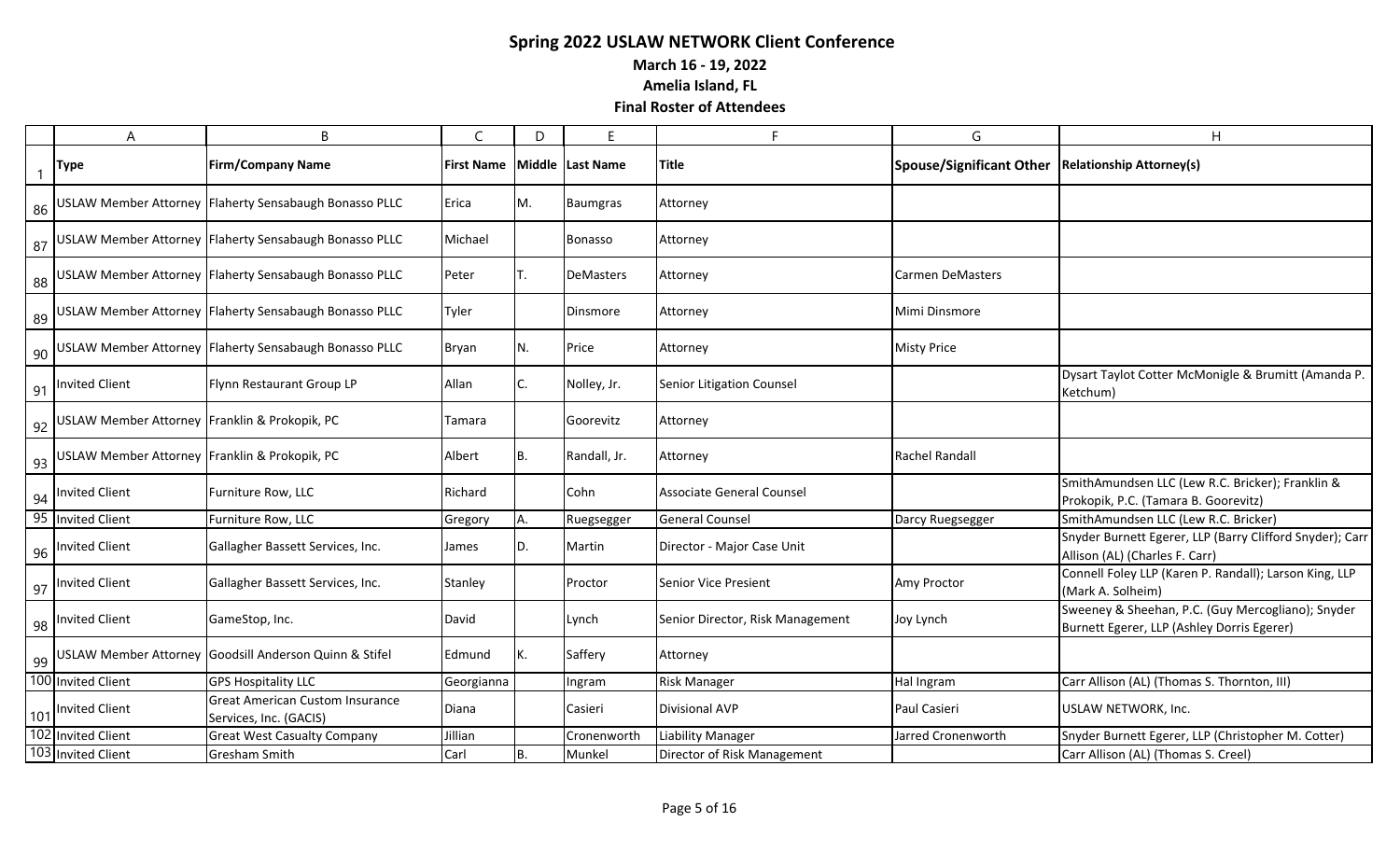**March 16 - 19, 2022**

**Amelia Island, FL**

|     | A                                                | B                             | $\mathsf{C}$      | D  | E                | F                                                | G                        | $\overline{H}$                                                                                                                                                                                                                                                                                                                                       |
|-----|--------------------------------------------------|-------------------------------|-------------------|----|------------------|--------------------------------------------------|--------------------------|------------------------------------------------------------------------------------------------------------------------------------------------------------------------------------------------------------------------------------------------------------------------------------------------------------------------------------------------------|
|     | Type                                             | <b>Firm/Company Name</b>      | <b>First Name</b> |    | Middle Last Name | <b>Title</b>                                     | Spouse/Significant Other | <b>Relationship Attorney(s)</b>                                                                                                                                                                                                                                                                                                                      |
| 104 | <b>Invited Client</b>                            | GuideOne Insurance Company    | Laura             |    | Anderson         | Senior Specialty Adjuster                        | <b>Gary Anderson</b>     | Pierce Couch Hendrickson Baysinger & Green, L.L.P.<br>(Dan Hoehner); Wicker Smith O'Hara McCoy & Ford<br>P.A. (Central Florida) (Richards H. Ford); Murchison &<br>Cumming, LLP (Dan L. Longo); Adler Pollock & Sheehan,<br>P.C.; Jones, Skelton & Hochuli, P.L.C. (Edward G.<br>Hochuli) ; Jones, Skelton & Hochuli, P.L.C. (Douglas R.<br>Cullins) |
| 105 | <b>Invited Client</b>                            | Hair Cuttery Family of Brands | <b>Bradley</b>    |    | Hansen           | <b>General Counsel</b>                           |                          | Wicker Smith O'Hara McCoy & Ford P.A. (Central<br>Florida) (Richard E. Ramsey); Franklin & Prokopik, P.C.<br>(Tamara R. Goorevitz)                                                                                                                                                                                                                   |
|     | 106 USLAW Member Attorney   Hanson Bridgett, LLP |                               | Michelle          |    | Akerman          | Attorney                                         |                          |                                                                                                                                                                                                                                                                                                                                                      |
|     | 107 USLAW Member Attorney Hanson Bridgett, LLP   |                               | Merton            | Α. | Howard           | Attorney                                         |                          |                                                                                                                                                                                                                                                                                                                                                      |
|     | 108 USLAW Member Attorney   Hanson Bridgett, LLP |                               | Joseph            |    | Moore            | Attorney                                         |                          |                                                                                                                                                                                                                                                                                                                                                      |
| 109 | <b>Invited Client</b>                            | Hard Rock International       | Candice           |    | Pinares-Baez     | Director of Business and Legal Affairs           | Lou Baez                 | Wicker Smith O'Hara McCoy & Ford P.A. (Central<br>Florida) (Richards H. Ford); Wicker Smith O'Hara<br>McCoy & Ford P.A. (Central Florida) (Michael C. Tyson)                                                                                                                                                                                         |
|     | 110 Invited Client                               | HDR, Inc.                     | Elisa             |    | <b>Davies</b>    | General Counsel, Senior Vice President           | <b>Andrew Davies</b>     | Baird Holm LLP (Aaron Johnson); Baird Holm LLP<br>(Jennifer D. Tricker)                                                                                                                                                                                                                                                                              |
| 111 | USLAW Member Attorney Hinckley Allen             |                               | Noble             | F. | Allen            | Attorney                                         |                          |                                                                                                                                                                                                                                                                                                                                                      |
|     | 112 Invited Client                               | <b>Hiscox USA</b>             | Jared             |    | Gamm             | Senior Complex Claims Specialist                 |                          | Wicker Smith O'Hara McCoy & Ford P.A. (Central<br>Florida) (E. Holland "Holly" Howanitz)                                                                                                                                                                                                                                                             |
|     | 113 Invited Client                               | Host Hotels & Resorts, Inc.   | Gus               |    | Napoli           | Vice President, Risk Management                  |                          | Carr Allison (AL) (Thomas S. Thornton, III)                                                                                                                                                                                                                                                                                                          |
|     | 114 Corporate Partner                            | <b>IMS Consulting</b>         | Adam              |    | Bloomberg        | <b>Client Services Advisor</b>                   |                          |                                                                                                                                                                                                                                                                                                                                                      |
|     | 115 Corporate Partner                            | <b>IMS Consulting</b>         | Jeffrey           |    | Dahm             | Director of Technology and Trial<br>Presentation |                          |                                                                                                                                                                                                                                                                                                                                                      |
|     | 116 Corporate Partner                            | <b>IMS Consulting</b>         | Christina         |    | Marinakis        | Jury Consulting and Strategy Advisor             | Faith Fleischman         |                                                                                                                                                                                                                                                                                                                                                      |
|     | 117 Corporate Partner                            | <b>IMS Consulting</b>         | Nicholas          |    | Polavin          | <b>Jury Constultant</b>                          | Katy Coduto              |                                                                                                                                                                                                                                                                                                                                                      |
|     | 118 Invited Client                               | Inspire Brands, Inc.          | <b>Bridget</b>    |    | Peterson         | Director of Litigation                           | David Peterson           | Carr Allison (AL) (Thomas S. Thornton, III)                                                                                                                                                                                                                                                                                                          |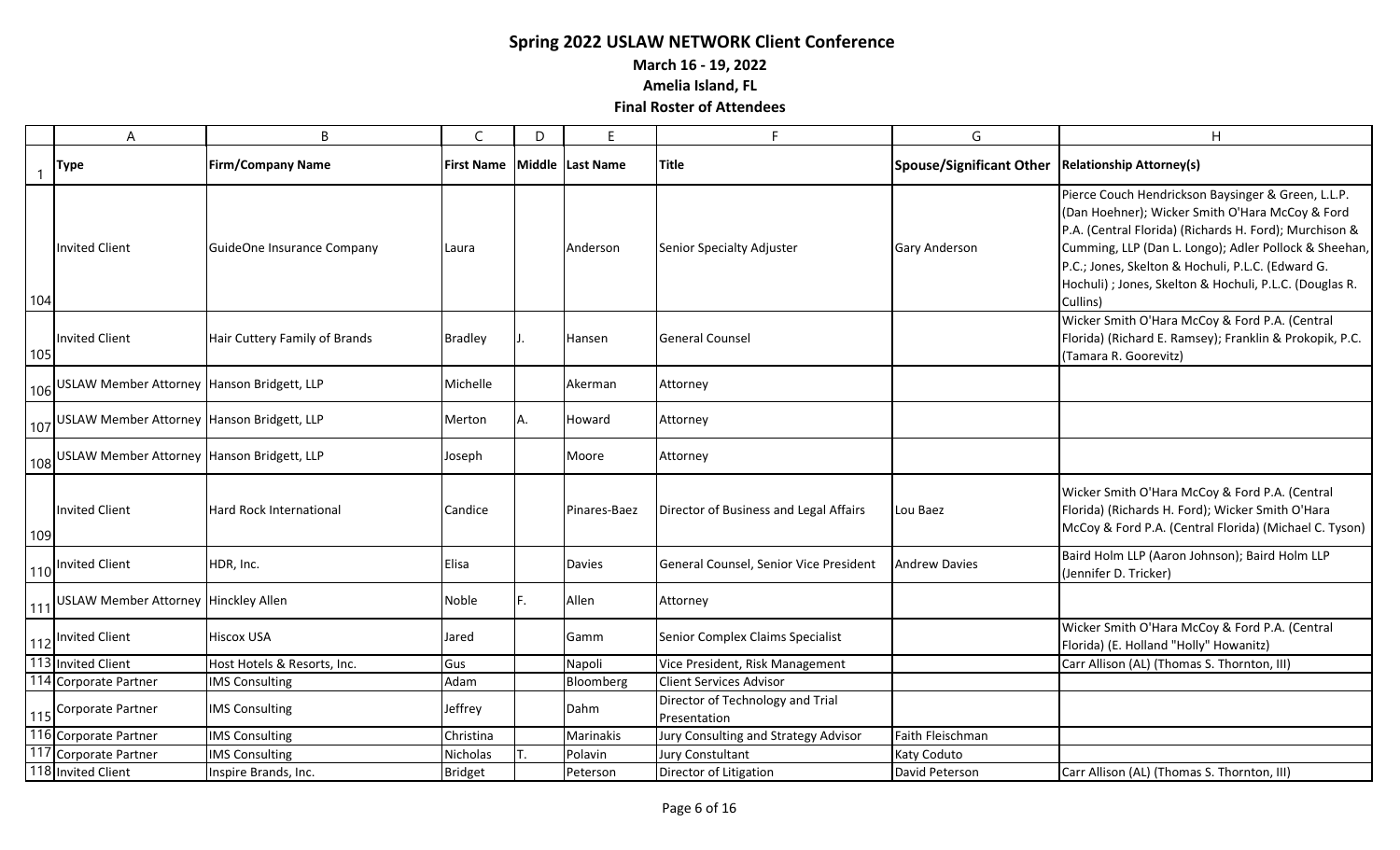**March 16 - 19, 2022**

**Amelia Island, FL**

| A                                           | B                                                          | $\mathsf{C}$      | D    | E                 | F.                                  | G                               | H                                                                           |
|---------------------------------------------|------------------------------------------------------------|-------------------|------|-------------------|-------------------------------------|---------------------------------|-----------------------------------------------------------------------------|
| <b>Type</b>                                 | <b>Firm/Company Name</b>                                   | <b>First Name</b> |      | Middle lLast Name | Title                               | <b>Spouse/Significant Other</b> | <b>Relationship Attorney(s)</b>                                             |
| 119 Invited Client                          | Installed Building Products, LLC                           | Laura             | Α.   | Kaiser            | <b>Claims Manager</b>               |                                 | Connell Foley LLP (Karen P. Randall); Larson King, LLP<br>(Mark A. Solheim) |
| 120 Invited Client                          | Installed Building Products, LLC                           | Matthew           |      | Piwonka           | General Liabilities Claims Attorney | Day Piwonka                     | USLAW NETWORK, Inc.                                                         |
| 121 Invited Client                          | Interface, Inc.                                            | Marta             | P.   | Brown             | <b>Associate Counsel</b>            | <b>Kate Brown</b>               | Williams Kastner (OR) (Thomas A. Ped)                                       |
| 122 Invited Client                          | International Managers, Inc.                               | Anthony           |      | Martin            | <b>Vice President</b>               | Maggie Martin                   | Jones, Skelton & Hochuli, P.L.C. (Mark D. Zukowski)                         |
|                                             | 123 USLAW Member Attorney Jones, Skelton & Hochuli, P.L.C. | <b>Brandi</b>     | С.   | <b>Blair</b>      | Attorney                            |                                 |                                                                             |
|                                             | 124 USLAW Member Attorney Jones, Skelton & Hochuli, P.L.C. |                   | Gary | Linder            | Attorney                            |                                 |                                                                             |
|                                             | 125 USLAW Member Attorney Jones, Skelton & Hochuli, P.L.C. | Michael           | А.   | Ludwig            | Attorney                            |                                 |                                                                             |
|                                             | 126 USLAW Member Attorney Jones, Skelton & Hochuli, P.L.C. | Clarice           | Α.   | Spicker           | Attorney                            | Mat Truman                      |                                                                             |
|                                             | 127 USLAW Member Attorney Jones, Skelton & Hochuli, P.L.C. | Phillip           | Н.   | Stanfield         | Attorney                            | <b>Mary Stanfield</b>           |                                                                             |
|                                             | 128 USLAW Member Attorney Jones, Skelton & Hochuli, P.L.C. | David             |      | Stout, Jr.        | Attorney                            |                                 |                                                                             |
| 129 USLAW Member Attorney Kelly Santini LLP |                                                            | Lisa              |      | Langevin          | Attorney                            |                                 |                                                                             |
| 130 Invited Client                          | Kiewit Corporation                                         | James             |      | Schneider         | <b>Assistant General Counsel</b>    | Peg Schneider                   | SmithAmundsen LLC (Dennis J. Cotter)                                        |
| 131 USLAW Member Attorney Klinedinst PC     |                                                            | Kurt              | U.   | Campbell          | Attorney                            | Nika Campbell                   |                                                                             |
| 132 USLAW Member Attorney Klinedinst PC     |                                                            | Kevin             |      | Gramling          | Attorney                            |                                 |                                                                             |
| 133 USLAW Member Attorney Klinedinst PC     |                                                            | Frederick         | Μ.   | Heiser            | Attorney                            |                                 |                                                                             |
| 134 USLAW Member Attorney Klinedinst PC     |                                                            | lan               | A.   | Rambarran         | Attorney                            | Laura Rambarran                 |                                                                             |
|                                             | 135 USLAW Member Attorney Laffey, Leitner & Goode LLC      | Joseph            | S.   | Goode             | Attorney                            |                                 |                                                                             |
|                                             | 136 USLAW Member Attorney Laffey, Leitner & Goode LLC      | John              | W.   | Halpin            | Attorney                            | Barbara Halpin                  |                                                                             |
|                                             | 137 USLAW Member Attorney Laffey, Leitner & Goode LLC      | Jack              |      | Laffey            | Attorney                            | <b>Eileen Laffey</b>            |                                                                             |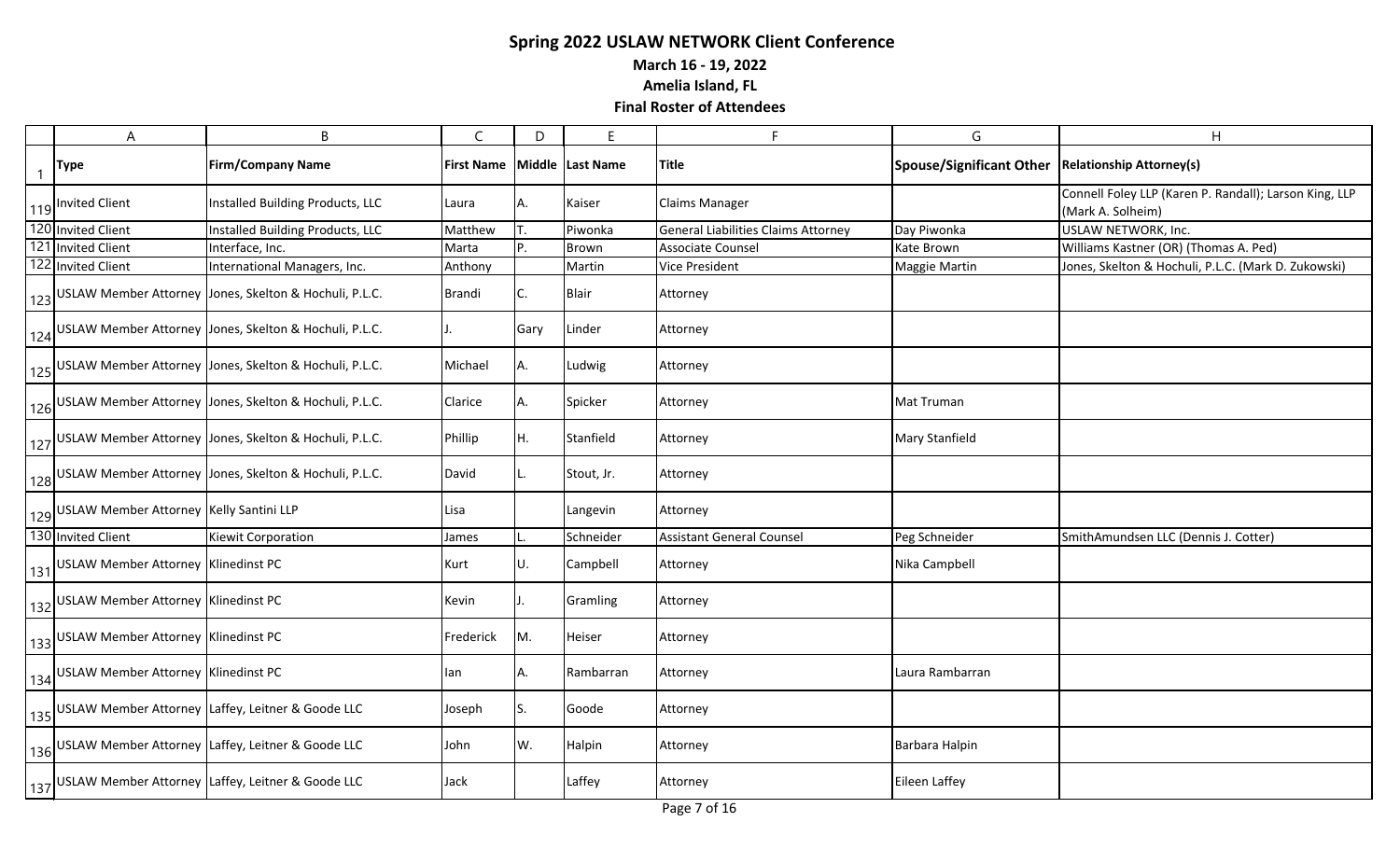**March 16 - 19, 2022**

**Amelia Island, FL**

|              | $\boldsymbol{\mathsf{A}}$                     | B                                                     | $\mathsf{C}$      | D         | E                | Е                                                      | G                        | H                                                                                                                                            |
|--------------|-----------------------------------------------|-------------------------------------------------------|-------------------|-----------|------------------|--------------------------------------------------------|--------------------------|----------------------------------------------------------------------------------------------------------------------------------------------|
| $\mathbf{1}$ | <b>Type</b>                                   | <b>Firm/Company Name</b>                              | <b>First Name</b> |           | Middle Last Name | <b>Title</b>                                           | Spouse/Significant Other | <b>Relationship Attorney(s)</b>                                                                                                              |
|              |                                               | 138 USLAW Member Attorney Laffey, Leitner & Goode LLC | Mark              | М.        | Leitner          | Attorney                                               |                          |                                                                                                                                              |
|              | 139 Invited Client                            | Landstar System Holdings, Inc.                        | Jeffrey           | <b>B.</b> | Peterson         | Vice President, Claims                                 | Robin Peterson           | Fee, Smith, Sharp & Vitullo, L.L.P. (Michael P. Sharp);<br>Carr Allison (AL) (Thomas L. Oliver, II)                                          |
|              | 140 USLAW Member Attorney Larson King, LLP    |                                                       | John              | Α.        | Markert          | Attorney                                               |                          |                                                                                                                                              |
|              | 141 USLAW Member Attorney Larson King, LLP    |                                                       | Nicholas          | Α.        | Rauch            | Attorney                                               |                          |                                                                                                                                              |
|              | 142 USLAW Member Attorney Lashly & Baer, P.C. |                                                       | Patrick           | Е.        | Foppe            | Attorney                                               |                          |                                                                                                                                              |
|              | 143 USLAW Member Attorney Lashly & Baer, P.C. |                                                       | Kevin             |           | Fritz            | Attorney                                               | Lisa Fritz               |                                                                                                                                              |
|              | 144 USLAW Member Attorney Lashly & Baer, P.C. |                                                       | Alexandra         | C.        | Wells            | Attorney                                               |                          |                                                                                                                                              |
|              | 145 USLAW Member Attorney Lewis Roca          |                                                       | Ben               | Μ.        | Ochoa            | Attorney                                               | Margaret Ochoa           |                                                                                                                                              |
| 146          | <b>Invited Client</b>                         | Live Nation Entertainment, Inc.                       | Steven            | М.        | Klone            | Claims Manager, Risk Management                        | Denise Klone             | Sweeney & Sheehan, P.C. (J. Michael Kunsch); Franklin<br>& Prokopik, P.C. (Albert B. Randall, Jr.); Connell Foley<br>LLP (Jeffrey L. O'Hara) |
|              | 147 Invited Client                            | Lockton                                               | Scott             |           | Skifstad         | Senior Vice President, Risk Control<br>Service Manager | Colleen Skifstad         | SmithAmundsen LLC (Dennis J. Cotter)                                                                                                         |
|              | 148 Invited Client                            | <b>Lunacon Construction Group</b>                     | Patricia          |           | Bonilla          | Chief Executive Officer and President                  |                          | Larson King, LLP (Caryn Boisen)                                                                                                              |
|              | 149 Invited Client                            | <b>Lunacon Construction Group</b>                     | Emilio            |           | Criado           | <b>Vice President</b>                                  |                          | Larson King, LLP (Caryn Boisen)                                                                                                              |
|              | 150 Invited Client                            | Mack Trucks, Inc.                                     | Sally             | М.        | Bowman           | <b>Products Counsel</b>                                |                          | MehaffyWeber (Barbara Barron)                                                                                                                |
|              | 151 Invited Client                            | Main Event Entertainment, (Inc.                       | Jonathan          |           | Price            | Senior Director of Risk and Insurance                  | <b>Amber Price</b>       | Carr Allison (AL) (Thomas S. Thornton, III)                                                                                                  |
| 152          | Invited Client                                | Markel Canada                                         | Maeve             |           | O'Malley         | <b>Claims Manager</b>                                  |                          | Pion, Nerone, Girman, Winslow & Smith, P.C. (John T.<br>Pion); Pion, Nerone, Girman, Winslow & Smith, P.C.<br>(Timothy R. Smith)             |
| 153          | Invited Client                                | Markel Service, Incorporated                          | Rohini            |           | Palit            | Director and Senior Counsel, Complex<br><b>Claims</b>  |                          | Pion, Nerone, Girman, Winslow & Smith, P.C. (John T.<br>Pion); Pion, Nerone, Girman, Winslow & Smith, P.C.<br>(Timothy R. Smith)             |
|              | 154 Corporate Partner                         | Marshall Investigative Group, Inc.                    | Adam              |           | Kabarec          | <b>Vice President</b>                                  |                          |                                                                                                                                              |
|              | 155 Corporate Partner                         | Marshall Investigative Group, Inc.                    | Douglas           |           | Marshall         | President                                              | Pat Marshall             |                                                                                                                                              |
|              | 156 Corporate Partner                         | Marshall Investigative Group, Inc.                    | Matt              |           | Mills            | Vice President, Business Development                   |                          |                                                                                                                                              |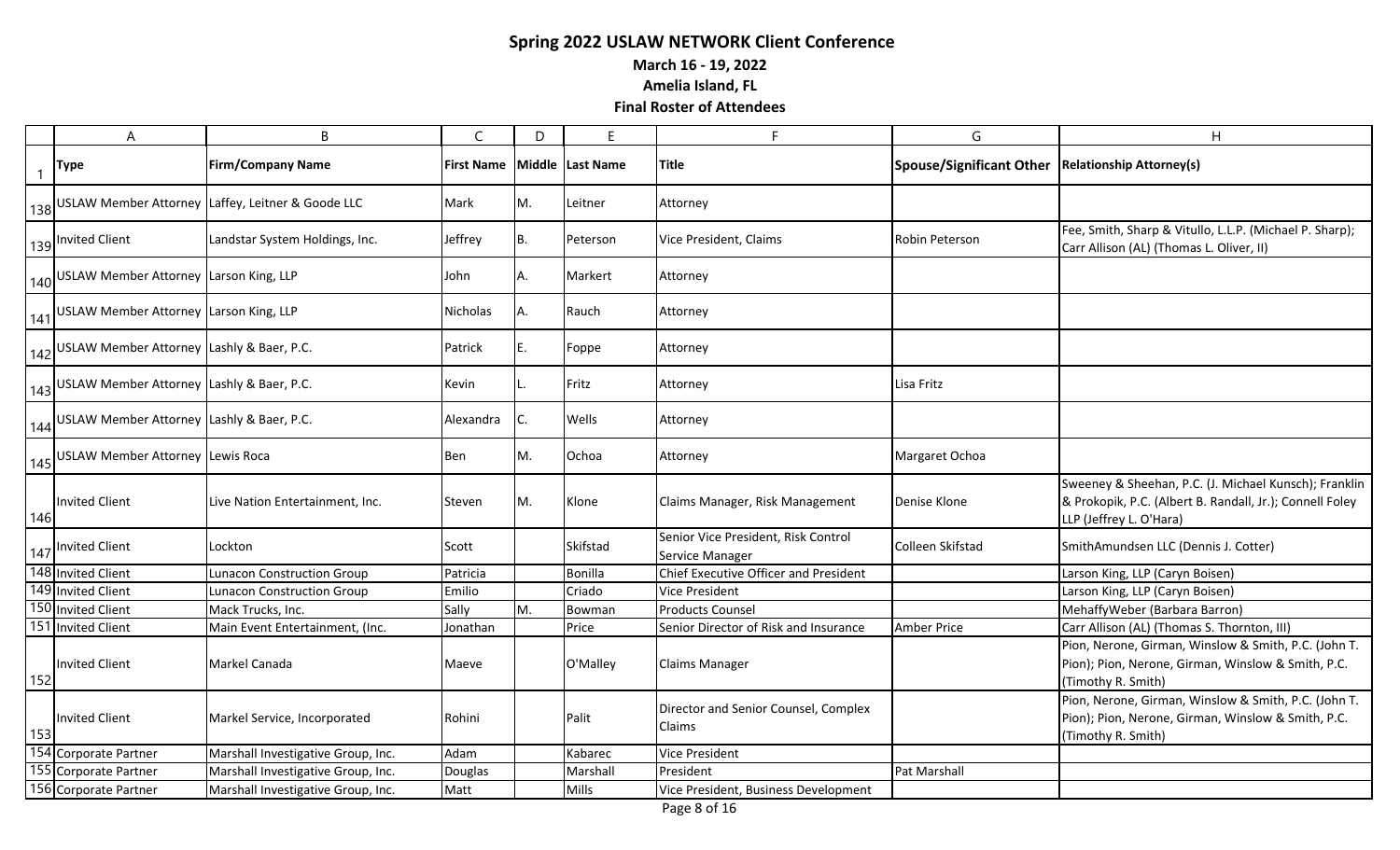**March 16 - 19, 2022**

**Amelia Island, FL**

| A                                                           | B                                                              | C                 | D   | E                | F                                | G                               | H                                                                  |
|-------------------------------------------------------------|----------------------------------------------------------------|-------------------|-----|------------------|----------------------------------|---------------------------------|--------------------------------------------------------------------|
| <b>Type</b>                                                 | <b>Firm/Company Name</b>                                       | <b>First Name</b> |     | Middle Last Name | <b>Title</b>                     | <b>Spouse/Significant Other</b> | <b>Relationship Attorney(s)</b>                                    |
|                                                             | 157 USLAW Member Attorney Martin, Tate, Morrow & Marston, P.C. | Earl              | W.  | Houston, II      | Attorney                         | Iyona Houston                   |                                                                    |
|                                                             | 158 USLAW Member Attorney Martin, Tate, Morrow & Marston, P.C. | Lee               |     | Piovarcy         | Attorney                         | <b>Judy Piovarcy</b>            |                                                                    |
| 159 Invited Client                                          | <b>Match Group</b>                                             | Jeanette          |     | Teckman          | <b>Associate General Counsel</b> | Adam Teckman                    | Murchison & Cumming, LLP (Richard C. Moreno)                       |
| 160 USLAW Member Attorney                                   | McCranie, Sistrunk, Anzelmo, Hardy,<br>McDaniel & Welch, LLC   | Devin             |     | Fadaol           | Attorney                         |                                 |                                                                    |
| 161 USLAW Member Attorney                                   | McCranie, Sistrunk, Anzelmo, Hardy,<br>McDaniel & Welch, LLC   | Heather           |     | Shockley         | Attorney                         |                                 |                                                                    |
| 162 USLAW Member Attorney                                   | McCranie, Sistrunk, Anzelmo, Hardy,<br>McDaniel & Welch, LLC   | Michael           |     | Sistrunk         | Attorney                         |                                 |                                                                    |
| 163 Invited Client                                          | McGough Construction Co., LLC                                  | Connie            |     | Armstrong        | <b>Senior Counsel</b>            |                                 | Larson King, LLP (John A. Markert)                                 |
| 164 Invited Client                                          | McLane Company, Inc.                                           | Billy             |     | Coe              | <b>Director of Claims</b>        | Kim Coe                         | Pion, Nerone, Girman, Winslow & Smith, P.C. (Michael<br>F. Nerone) |
| 165 Corporate Partner                                       | <b>MDD Forensic Accountants</b>                                | David             |     | Elmore           | <b>Senior Partner</b>            |                                 |                                                                    |
| 166 USLAW Member Attorney MehaffyWeber                      |                                                                | Barbara           | IJ. | Barron           | Attorney                         |                                 |                                                                    |
| 167 USLAW Member Attorney MehaffyWeber                      |                                                                | Maryalyce         |     | Cox              | Attorney                         |                                 |                                                                    |
| 168 USLAW Member Attorney MehaffyWeber                      |                                                                | Bernabe           | G.  | Sandoval         | Attorney                         |                                 |                                                                    |
| 169 USLAW Member Attorney MehaffyWeber                      |                                                                | Michele           |     | Smith            | Attorney                         |                                 |                                                                    |
| 170 Invited Client                                          | Mid-Continent Group                                            | Roderick          | I٥. | Evans            | Claims Manager                   | Lydia Evans                     | MehaffyWeber (Michele Smith)                                       |
| 171 Courtroom Academy                                       | Middleton Reutlinger                                           | Matt              | P.  | Dearmond         | Attorney                         |                                 |                                                                    |
| 172 USLAW Member Attorney Middleton Reutlinger              |                                                                | Mark              | IS. | Fenzel           | Attorney                         | Ann Fenzel                      |                                                                    |
| 173 Managing Partner                                        | Middleton Reutlinger                                           | Elisabeth         | IS. | Gray             | Attorney                         |                                 |                                                                    |
| 1 <sub>174</sub> USLAW Member Attorney Middleton Reutlinger |                                                                | Thomas            | W.  | Ice, Jr.         | Attorney                         |                                 |                                                                    |
| 175 USLAW Member Attorney Middleton Reutlinger              |                                                                | <b>Blaine</b>     |     | Lewis            | Attorney                         |                                 |                                                                    |
| 176 USLAW Member Attorney Modrall Sperling                  |                                                                | Timothy           | IL. | Fields           | Attorney                         |                                 |                                                                    |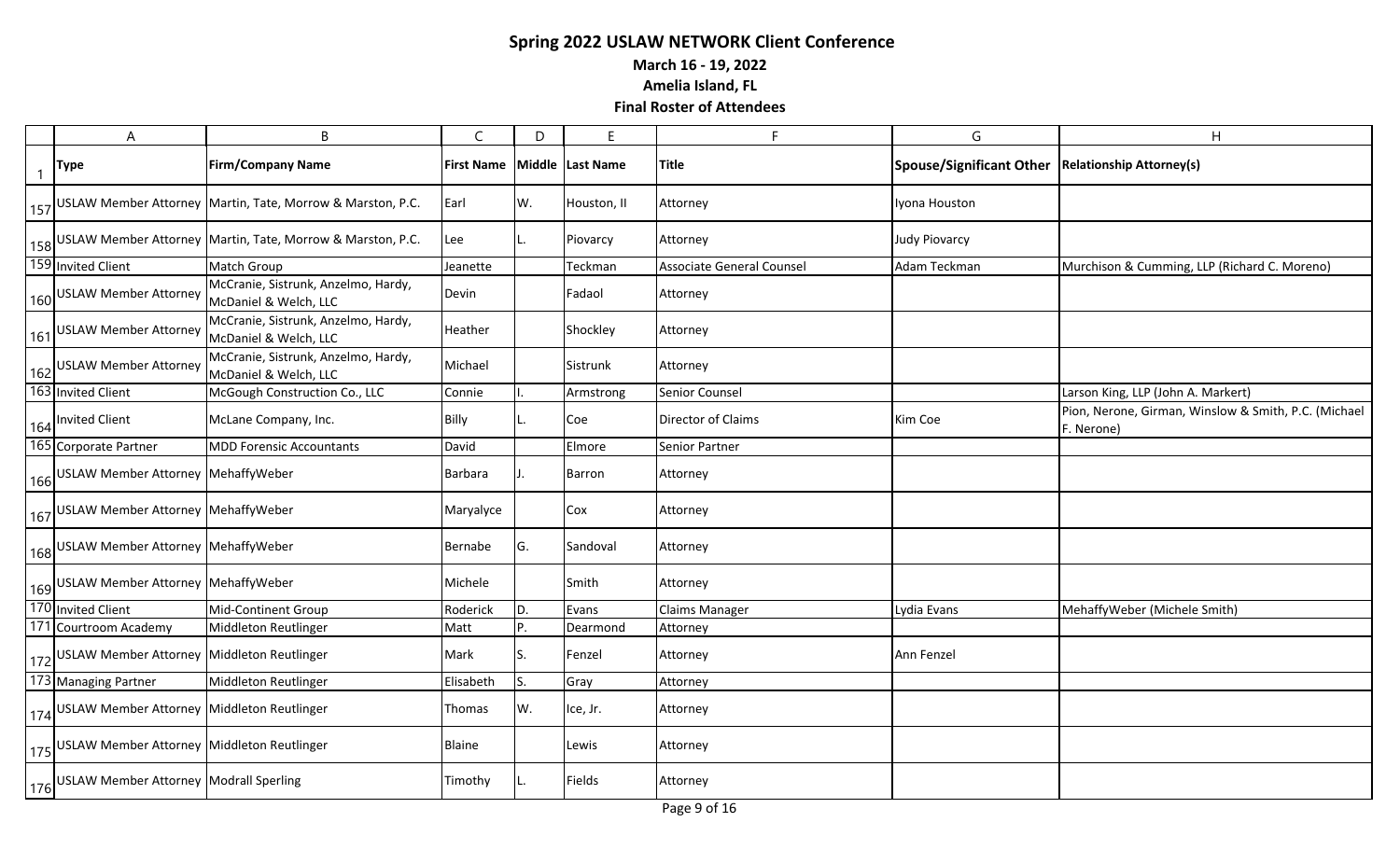**March 16 - 19, 2022**

**Amelia Island, FL**

|              | A                                           | B                                                     | C                 | D     | E                       | E                                      | G                               | H                                                                                                                                                                                                     |
|--------------|---------------------------------------------|-------------------------------------------------------|-------------------|-------|-------------------------|----------------------------------------|---------------------------------|-------------------------------------------------------------------------------------------------------------------------------------------------------------------------------------------------------|
| $\mathbf{1}$ | <b>Type</b>                                 | <b>Firm/Company Name</b>                              | <b>First Name</b> |       | Middle Last Name        | <b>Title</b>                           | <b>Spouse/Significant Other</b> | <b>Relationship Attorney(s)</b>                                                                                                                                                                       |
|              |                                             | 177 USLAW Member Attorney Murchison & Cumming, LLP    | Jean              | Α.    | Dalmore                 | Attorney                               | Ross Hart                       |                                                                                                                                                                                                       |
|              |                                             | 178 USLAW Member Attorney Murchison & Cumming, LLP    | James             | O.    | Eiler                   | Attorney                               |                                 |                                                                                                                                                                                                       |
|              |                                             | 179 USLAW Member Attorney Murchison & Cumming, LLP    | Dan               |       | Longo                   | Attorney                               | Marti Longo                     |                                                                                                                                                                                                       |
|              |                                             | 180 USLAW Member Attorney Murchison & Cumming, LLP    | Kelsey            |       | Maxwell                 | Attorney                               |                                 |                                                                                                                                                                                                       |
|              | 181 Courtroom Academy                       | Murchison & Cumming, LLP                              | Joshua            |       | Praw                    | Attorney                               |                                 |                                                                                                                                                                                                       |
| 182          | Invited Client                              | National Interstate Insurance                         | Stephen           | IE.   | Winborn                 | Senior Vice President                  | Kathleen Winborn                | Roetzel & Andress (Bradley A. Wright); Lashly & Baer,<br>P.C. (Kevin L. Fritz); Pion, Nerone, Girman, Winslow &<br>Smith, P.C. (Stephen E. Geduldig); Laffey, Leitner &<br>Goode LLC (Jack J. Laffey) |
| 183          | Invited Client                              | Network Adjusters Incorporated                        | Franklin          | Trent | Wood                    | General Adjuster                       | Ray Wood                        | Pion, Nerone, Girman, Winslow & Smith, P.C. (Stephen<br>E. Geduldig); Lashly & Baer, P.C. (Kevin L. Fritz)                                                                                            |
|              | 184 Invited Client                          | Nordstrom, Inc.                                       | Anne              | M.    | Loucks                  | Director and Associate General Counsel |                                 | Williams Kastner (WA) (Rodney L. Umberger)                                                                                                                                                            |
|              | 185 Invited Client                          | <b>NRG Energy</b>                                     | Kelli             |       | Gunter                  | Senior Counsel, Litigation             |                                 | MehaffyWeber (B. Trey Sandoval)                                                                                                                                                                       |
|              | 186 Invited Client                          | <b>OOIDA</b>                                          | James             | M.    | Luce, II                | <b>Claims Counsel</b>                  | LeAnn Luce                      | Fee, Smith, Sharp & Vitullo, L.L.P. (Thomas W. Fee);<br>Roetzel & Andress                                                                                                                             |
|              | 187 Invited Client                          | Papa John's                                           | Whitney           |       | Waller                  | Corporate Counsel                      | <b>Matthew Stephens</b>         | Jones, Skelton & Hochuli, P.L.C. (Michael W. Halvorson)                                                                                                                                               |
|              | 188 USLAW Member Attorney Parlee McLaws LLP |                                                       | Connor            |       | Glynn                   | Attorney                               |                                 |                                                                                                                                                                                                       |
|              | 189 Invited Client                          | PGT Trucking, Inc.                                    | Paul              |       | Vargo                   | Vice President, Safety and Risk        | Lisa Vargo                      | Pion, Nerone, Girman, Winslow & Smith, P.C. (John T.<br>Pion)                                                                                                                                         |
|              | 190 USLAW Member Attorney                   | Pierce Couch Hendrickson Baysinger &<br>Green, L.L.P. | Amy               |       | Bradley-Waters Attorney |                                        | <b>Carey Waters</b>             |                                                                                                                                                                                                       |
|              | 191 USLAW Member Attorney                   | Pierce Couch Hendrickson Baysinger &<br>Green, L.L.P. | Jessica           |       | <b>Dark</b>             | Attorney                               |                                 |                                                                                                                                                                                                       |
|              | 192 USLAW Member Attorney                   | Pierce Couch Hendrickson Baysinger &<br>Green, L.L.P. | Gerald            | P.    | Green                   | Attorney                               | Randi Green                     |                                                                                                                                                                                                       |
|              | 193 USLAW Member Attorney                   | Pierce Couch Hendrickson Baysinger &<br>Green, L.L.P. | Hailey            |       | Hopper                  | Attorney                               | Dan Hopper                      |                                                                                                                                                                                                       |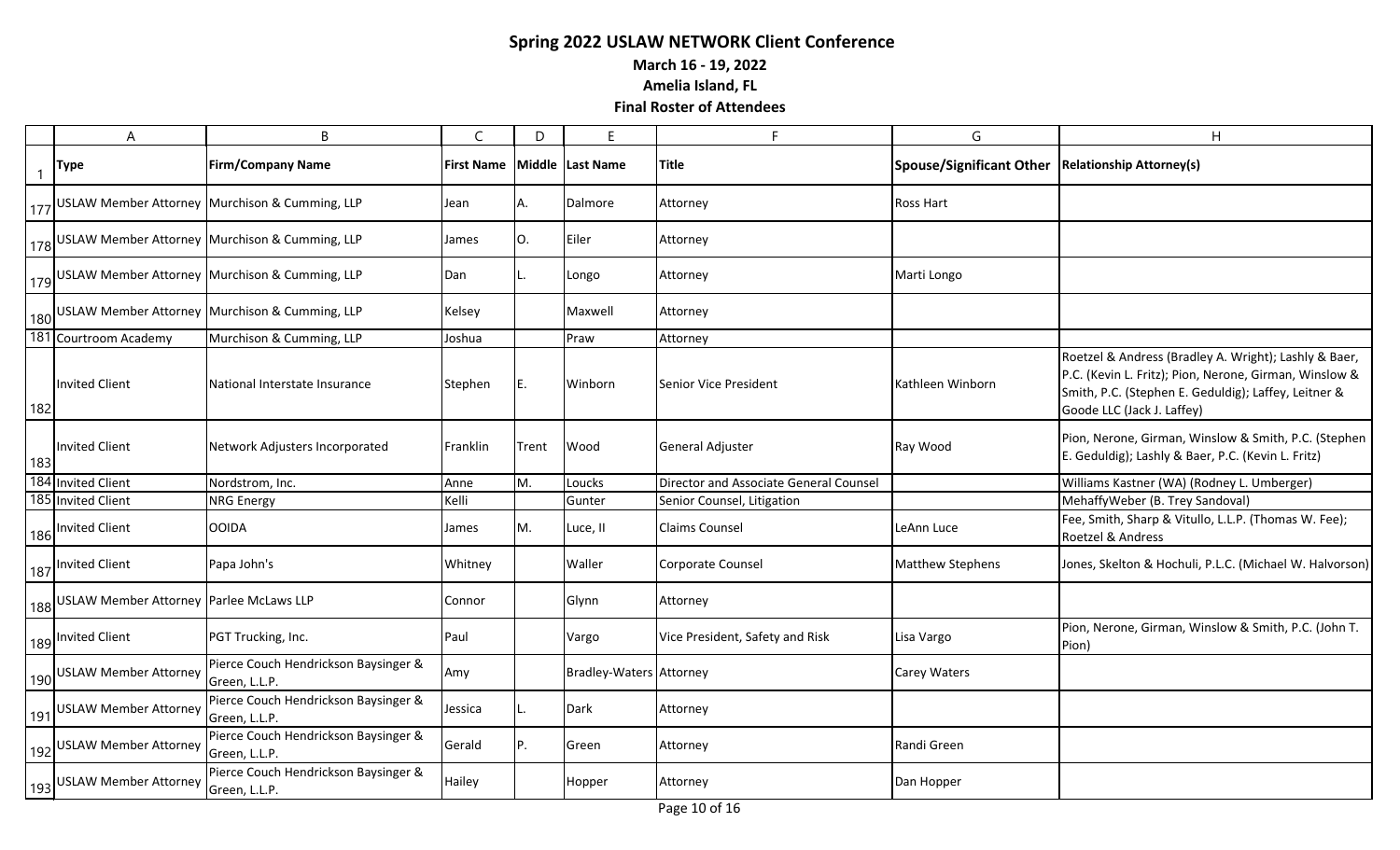**March 16 - 19, 2022**

**Amelia Island, FL**

| A                                                        | B                                                          | $\mathsf{C}$      | D   | F                | F                                              | G                               | H                                                                                                      |
|----------------------------------------------------------|------------------------------------------------------------|-------------------|-----|------------------|------------------------------------------------|---------------------------------|--------------------------------------------------------------------------------------------------------|
| Type                                                     | <b>Firm/Company Name</b>                                   | <b>First Name</b> |     | Middle Last Name | Title                                          | <b>Spouse/Significant Other</b> | <b>Relationship Attorney(s)</b>                                                                        |
| 194 USLAW Member Attorney                                | Pierce Couch Hendrickson Baysinger &<br>Green, L.L.P.      | John              | С.  | Lennon           | Attorney                                       | Kelsey Lennon                   |                                                                                                        |
| 195 USLAW Member Attorney                                | Pion Nerone Girman Winslow & Smith,                        | Michael           | F.  | Nerone           | Attorney                                       | Amy Nerone                      |                                                                                                        |
| 196 USLAW Member Attorney                                | Pion Nerone Girman Winslow & Smith,<br>P.C.                | John              | Т.  | Pion             | Attorney                                       | Diane Pion                      |                                                                                                        |
| 197 USLAW Member Attorney                                | Pion Nerone Girman Winslow & Smith,<br>P.C.                | Timothy           |     | Smith            | Attorney                                       | <b>Heather Smith</b>            |                                                                                                        |
| 198 USLAW Member Attorney Poyner Spruill LLP             |                                                            | Randall           | R.  | Adams            | Attorney                                       | <b>Sally Adams</b>              |                                                                                                        |
| 199 USLAW Member Attorney Poyner Spruill LLP             |                                                            | Deborah           | Ε.  | Sperati          | Attorney                                       | Matt Sperati                    |                                                                                                        |
| 200 Invited Client                                       | <b>Preferred Physicians Medical</b>                        | Shelley           |     | Strome           | <b>Senior Claims Specialist</b>                |                                 | Strong & Hanni, PC (Michael J. Miller)                                                                 |
| 201 Invited Client                                       | <b>Preferred Physicians Medical</b>                        | <b>Brian</b>      |     | Thomas           | Vice President, Risk Management                | Keri Voss                       | Pierce Couch Hendrickson Baysinger & Green, L.L.P.<br>(Russell L. Hendrickson)                         |
| 202 Invited Client                                       | Prime Insurance Company                                    | David             | F.  | Brown            | Senior Vice President Claims, Attorney         | Jen Clyde                       | USLAW NETWORK, Inc.                                                                                    |
| 203 Invited Client                                       | Prime Insurance Company                                    | Matthew           |     | Shusterman       | Assistant Vice President, Attorney             | Maddy Shusterman                | Pion, Nerone, Girman, Winslow & Smith, P.C. (John T.<br>Pion)                                          |
| 204 Invited Client                                       | Protective Insurance Company                               | Nathan            |     | Lundquist        | Senior Vice President, Claims                  | Lea Lundquist                   | SmithAmundsen LLC (Lew R.C. Bricker)                                                                   |
| 205 Invited Client                                       | <b>Quality Carriers</b>                                    | Renee             |     | <b>Blum</b>      | Vice President of Claims                       | James Julian                    | Carr Allison (AL) (Thomas L. Oliver, II); Copeland, Cook,<br>Taylor & Bush, P.A. (James R. Moore, Jr.) |
| 206 Invited Client                                       | Quanta Services, Inc.                                      | Susan             |     | Hightower        | Senior Claims Manager                          | Emma Hightower                  | Williams Kastner (WA) (Rodney L. Umberger); Connell<br>Foley LLP (Jeffrey L. O'Hara)                   |
| 207 Invited Client                                       | Quanta West, LLC                                           | Heath             | М.  | Anderson         | <b>General Counsel</b>                         | Kristin Anderson                | Klinedinst PC (Ian Rambarran)                                                                          |
|                                                          | 208 USLAW Member Attorney Quattlebaum, Grooms & Tull, PLLC | Thomas            | G.  | Williams         | Attorney                                       |                                 |                                                                                                        |
| 209 Invited Client                                       | Raising Cane's Restaurants, LLC                            | LaToya            |     | Lee              | Director of Claims                             | Calvin Bennett                  | Carr Allison (AL) (Thomas S. Thornton, III)                                                            |
| 210 Invited Client                                       | Richmond National Insurance Company                        | Aimee             |     | Venn             | <b>Chief Claims Officer</b>                    | Duncan Minton, Jr.              | Larson King, LLP (Mark A. Solheim)                                                                     |
| 211 USLAW Member Attorney Rivkin Radler LLP              |                                                            | Jacqueline        |     | <b>Bushwack</b>  | Attorney                                       | Michael Bushwack                |                                                                                                        |
| 212 Invited Client                                       | Roehl Transport, Inc.                                      | John              | lS. | Spiros           | Vice President Safety and Claims<br>Management | Rebecca Spiros                  | Roetzel & Andress (Bradley A. Wright);<br>SmithAmundsen LLC (Lew R.C. Bricker)                         |
| 1 <sub>213</sub> USLAW Member Attorney Roetzel & Andress |                                                            | Christopher E.    |     | Cotter           | Attorney                                       |                                 |                                                                                                        |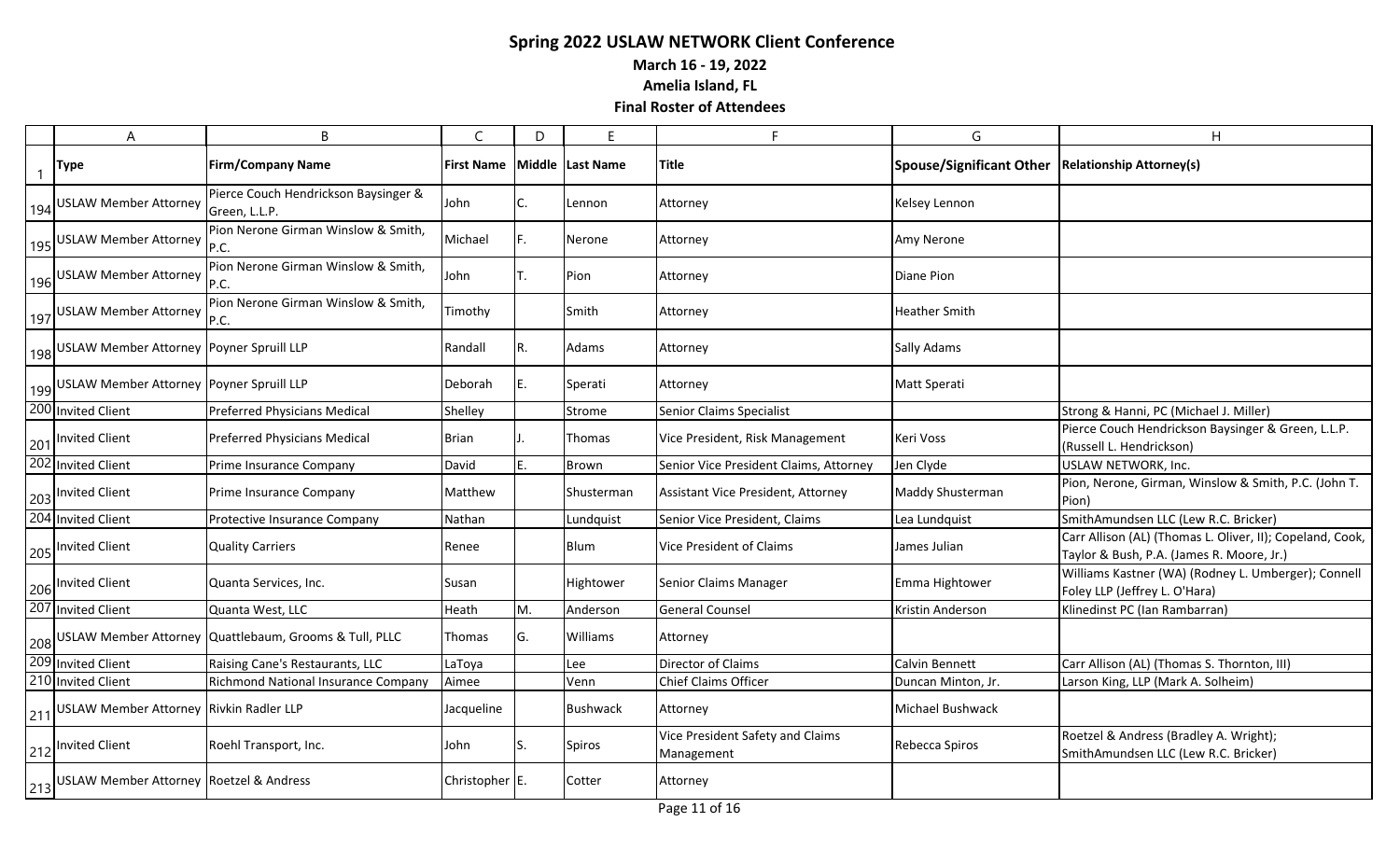**March 16 - 19, 2022**

**Amelia Island, FL**

|                | A                                              | B                                                                  | $\mathsf{C}$      | D    | E                | F                                                  | G                        | H                                  |
|----------------|------------------------------------------------|--------------------------------------------------------------------|-------------------|------|------------------|----------------------------------------------------|--------------------------|------------------------------------|
| $\overline{1}$ | <b>Type</b>                                    | <b>Firm/Company Name</b>                                           | <b>First Name</b> |      | Middle Last Name | Title                                              | Spouse/Significant Other | <b>Relationship Attorney(s)</b>    |
|                | 214 USLAW Member Attorney Roetzel & Andress    |                                                                    | Tyler             | M.   | Jolley           | Attorney                                           |                          |                                    |
|                | 215 USLAW Member Attorney Roetzel & Andress    |                                                                    | Moira             | Н.   | Pietrowski       | Attorney                                           | Jeff Pietrowski          |                                    |
|                | 216 USLAW Member Attorney Roetzel & Andress    |                                                                    | Nicholas          | Ρ.   | Resetar          | Attorney                                           | Dragana Resetar          |                                    |
|                | 217 USLAW Member Attorney Roetzel & Andress    |                                                                    | Douglas           | Ε.   | Spiker           | Attorney                                           | Stephenie Spiker         |                                    |
|                | 218 USLAW Member Attorney Roetzel & Andress    |                                                                    | <b>Bradley</b>    | Α.   | Wright           | Attorney                                           |                          |                                    |
|                | 219 Invited Client                             | RSIU Group, Inc.                                                   | David             |      | Dixon            | Vice President, Casualty Claims                    | Amy Dixon                | Traub Lieberman (Richard K. Traub) |
|                | 220 USLAW Member Attorney Rubin and Rudman LLP |                                                                    | Michael           | D.   | Riseberg         | Attorney                                           | Jodi Riseberg            |                                    |
|                | 221 Corporate Partner                          | S-E-A, Ltd.                                                        | Richard           |      | Basom            | Manager, National/International<br><b>Accounts</b> |                          |                                    |
|                | 222 Courtroom Academy                          | S-E-A, Ltd.                                                        | Adam              | R.   | Forest           | Senior Mechanical Engineer                         |                          |                                    |
|                | 223 Corporate Partner                          | S-E-A, Ltd.                                                        | Steve             |      | Price            | Manager, Charlotte Operations                      |                          |                                    |
|                | 224 Corporate Partner                          | S-E-A, Ltd.                                                        | Chris             |      | Torrens          | Vice President, Business Development               |                          |                                    |
|                |                                                | 225 USLAW Member Attorney Simmons Perrine Moyer & Bergman LLC Lynn |                   |      | Hartman          | Attorney                                           | Carl Hartman             |                                    |
|                | 226 USLAW Member Attorney SmithAmundsen LLC    |                                                                    | Christine         |      | Anto             | Attorney                                           | Jon Anto                 |                                    |
|                | 227 USLAW Member Attorney SmithAmundsen LLC    |                                                                    | Lew               | R.C. | <b>Bricker</b>   | Attorney                                           | Randie Bricker           |                                    |
|                | 228 USLAW Member Attorney SmithAmundsen LLC    |                                                                    | Craig             | Α.   | Cappas           | Attorney                                           |                          |                                    |
|                | 229 USLAW Member Attorney SmithAmundsen LLC    |                                                                    | Dennis            |      | Cotter           | Attorney                                           | Dina Cotter              |                                    |
|                | 230 USLAW Member Attorney SmithAmundsen LLC    |                                                                    | Anne              |      | Fishbeck         | Attorney                                           |                          |                                    |
|                | 231 USLAW Member Attorney SmithAmundsen LLC    |                                                                    | Larry             |      | Schechtman       | Attorney                                           | Amy Schechtman           |                                    |
|                | 232 USLAW Member Attorney SmithAmundsen LLC    |                                                                    | Danessa           | P.   | Watkins          | Attorney                                           |                          |                                    |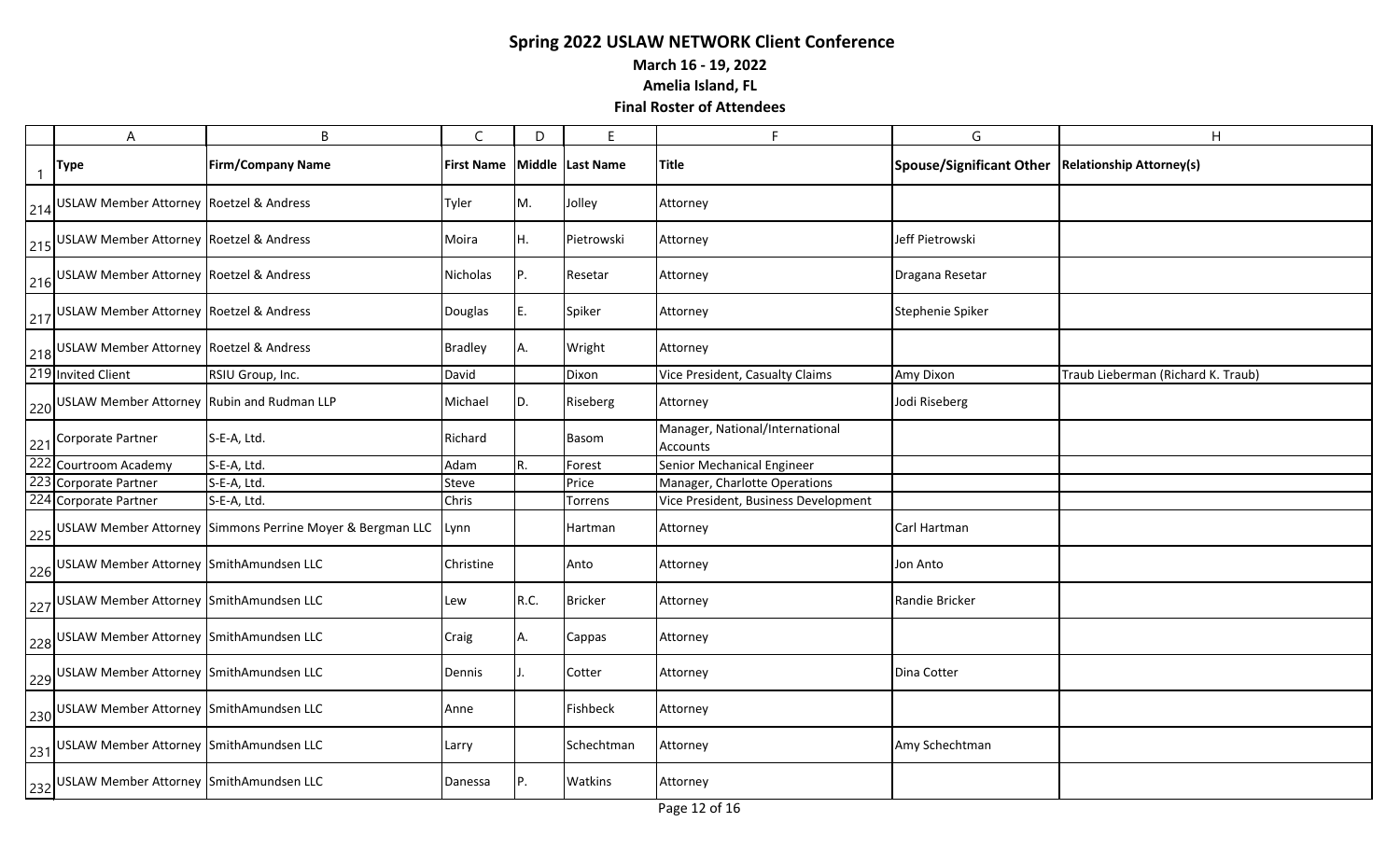**March 16 - 19, 2022**

**Amelia Island, FL**

|     | A                                                 | B                                                        | $\mathsf{C}$      | D              | E                    | F                               | G                        | H                                                                                                                                                                                      |
|-----|---------------------------------------------------|----------------------------------------------------------|-------------------|----------------|----------------------|---------------------------------|--------------------------|----------------------------------------------------------------------------------------------------------------------------------------------------------------------------------------|
|     | <b>Type</b>                                       | <b>Firm/Company Name</b>                                 | <b>First Name</b> |                | Middle Last Name     | <b>Title</b>                    | Spouse/Significant Other | <b>Relationship Attorney(s)</b>                                                                                                                                                        |
|     |                                                   | 233 USLAW Member Attorney Snyder Burnett Egerer, LLP     | Sean              |                | Burnett              | Attorney                        |                          |                                                                                                                                                                                        |
|     |                                                   | 234 USLAW Member Attorney Snyder Burnett Egerer, LLP     | Christopher M.    |                | Cotter               | Attorney                        |                          |                                                                                                                                                                                        |
|     | 235 Invited Client                                | Speedway LLC                                             | Amanda            |                | <b>Stacy Hartman</b> | Senior Counsel, Litigation      |                          | Rivkin Radler LLP (Jacqueline Bushwack)                                                                                                                                                |
| 236 | <b>Invited Client</b>                             | Stan Koch & Sons Trucking, Inc.                          | Edgar             | R.             | Ocampo               | <b>General Counsel</b>          | Katie Ocampo             | Pion, Nerone, Girman, Winslow & Smith, P.C. (Timothy<br>R. Nerone, Girman, Winslow & Smith, P.C. (Michael F.<br>Nerone)                                                                |
|     | 237 Invited Client                                | <b>Starr Adjustment Services</b>                         | Thomas            |                | Olsen                | <b>Vice President</b>           | Linda Olsen              | Roetzel & Andress (Ronald B. Lee)                                                                                                                                                      |
| 238 | Invited Client                                    | Stonebridge Companies                                    | Matthew           |                | Friend               | Vice President, Risk Management | Vicki Friend             | Sweeny Wingate & Barrow, P.A. (Mark Steven<br>Barrow);Carr Allison (AL) (Thomas S. Thornton,<br>III); Wicker Smith O'Hara McCoy & Ford P.A. (South<br>Florida) (Constantine G. Nickas) |
|     | 239 USLAW Member Attorney Strong & Hanni, PC      |                                                          | Spencer           |                | Brown                | Attorney                        | Cate Brown               |                                                                                                                                                                                        |
|     | 240 USLAW Member Attorney Strong & Hanni, PC      |                                                          | Stanford          | P.             | Fitts                | Attorney                        | <b>Melanie Fitts</b>     |                                                                                                                                                                                        |
|     | 241 USLAW Member Attorney Strong & Hanni, PC      |                                                          | Kristin           | Α.             | VanOrman             | Attorney                        |                          |                                                                                                                                                                                        |
|     | 242 USLAW Member Attorney Sweeney & Sheehan, P.C. |                                                          | Frank             |                | Gattuso              | Attorney                        |                          |                                                                                                                                                                                        |
|     | 243 USLAW Member Attorney Sweeney & Sheehan, P.C. |                                                          |                   | Michael Kunsch |                      | Attorney                        |                          |                                                                                                                                                                                        |
|     | 244 USLAW Member Attorney Sweeney & Sheehan, P.C. |                                                          | Louis             |                | Vogel, Jr.           | Attorney                        |                          |                                                                                                                                                                                        |
|     |                                                   | 245 USLAW Member Attorney Sweeny, Wingate & Barrow, P.A. | Mark              | S.             | Barrow               | Attorney                        | <b>Margaret Barrow</b>   |                                                                                                                                                                                        |
|     |                                                   | 246 USLAW Member Attorney Sweeny, Wingate & Barrow, P.A. | Ryan              | C.             | Holt                 | Attorney                        | <b>Jill Holt</b>         |                                                                                                                                                                                        |
|     |                                                   | 247 USLAW Member Attorney Sweeny, Wingate & Barrow, P.A. | Richard           | E.             | McLawhorn            | Attorney                        | Stephanie McLawhorn      |                                                                                                                                                                                        |
|     |                                                   | 248 USLAW Member Attorney Sweeny, Wingate & Barrow, P.A. | Kenneth           | B.             | Wingate              | Attorney                        | <b>Cathy Wingate</b>     |                                                                                                                                                                                        |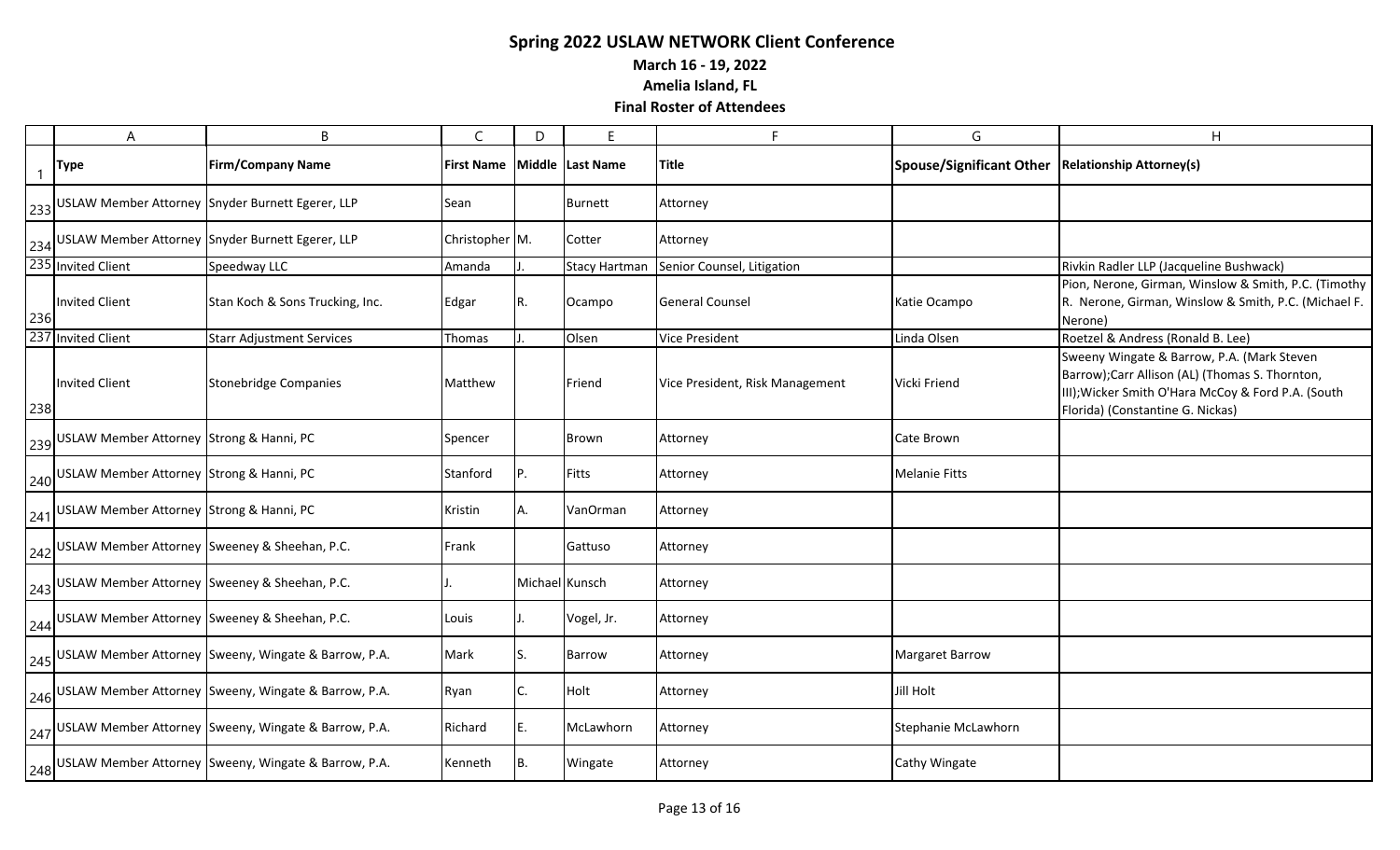**March 16 - 19, 2022**

**Amelia Island, FL**

|     | A                                                     | B                                                            | C                 | D   | F                | Е                                                                 | G                               | H                                                                                                                                                                                                                         |
|-----|-------------------------------------------------------|--------------------------------------------------------------|-------------------|-----|------------------|-------------------------------------------------------------------|---------------------------------|---------------------------------------------------------------------------------------------------------------------------------------------------------------------------------------------------------------------------|
|     | <b>Type</b>                                           | <b>Firm/Company Name</b>                                     | <b>First Name</b> |     | Middle Last Name | <b>Title</b>                                                      | <b>Spouse/Significant Other</b> | <b>Relationship Attorney(s)</b>                                                                                                                                                                                           |
| 249 | <b>Invited Client</b>                                 | <b>Swift Transportation</b>                                  | Lynn              |     | Smith            | <b>Executive Claims Adjuster</b>                                  |                                 | Sweeny Wingate & Barrow, P.A. (Mark S. Barrow); Fee,<br>Smith, Sharp & Vitullo, L.L.P. (Michael P. Sharp); Jones,<br>Skelton & Hochuli, P.L.C. (Phillip H. Stanfield)                                                     |
|     | 250 TELFA Member Attorney                             | <b>TELFA Network</b>                                         | Karen             |     | Verkerk          | President                                                         | EJ van der Ploeg                |                                                                                                                                                                                                                           |
| 251 | Invited Client                                        | <b>TFI International</b>                                     | Thomas            |     | McLaughlin       | Senior Director of Risk Management and<br>Claims                  | Debbie Nichols                  | Carr Allison (AL) (Thomas L. Oliver, II); Jones, Skelton &<br>Hochuli, P.L.C. (Phillip H. Stanfield); Dysart Taylor<br>Cotter McMonigle & Brumitt, P.C. (Patrick K.<br>McMonigle); Carr Allison (FL) (Christopher Barkas) |
|     | 252 Invited Client                                    | The Beck Group                                               | Nicholas          |     | <b>Brooks</b>    | Senior Counsel                                                    | Abby Brooks                     | Lewis Roca (Ben M. Ochoa)                                                                                                                                                                                                 |
|     | 253 Invited Client                                    | The CATO Corporation                                         | Christin          |     | Reische          | Vice President, General Counsel and<br><b>Assistant Secretary</b> | Ken Reische                     | Carr Allison (AL) (Thomas S. Thornton, III)                                                                                                                                                                               |
|     | 254 Invited Client                                    | The Cincinnati Insurance Company                             | Michael           | M.  | Neltner          | Attorney                                                          |                                 | Roetzel & Andress (Laura "Megan" Faust)                                                                                                                                                                                   |
|     | 255 Invited Client                                    | The Hanover Insurance Company                                | Guy               |     | Hollingsworth    | <b>Certified Claims Professional</b>                              | Hila Hollingsworth              | Lashly & Baer, P.C. (Kevin L. Fritz)                                                                                                                                                                                      |
|     | 256 Invited Client                                    | The Redwoods Group                                           | Kathi             | A.  | Forte            | <b>Claims Director</b>                                            | <b>Tony Forte</b>               | Roetzel & Andress (Moira H. Pietrowski)                                                                                                                                                                                   |
|     | 257 Invited Client                                    | The Redwoods Group                                           | William           |     | Strathmann       | <b>Claims Director</b>                                            | Katie Strathmann                | Roetzel & Andress (Moira H. Pietrowski)                                                                                                                                                                                   |
|     |                                                       | 258 USLAW Member Attorney Therrien Couture Joli-Coeur L.L.P. | Douglas           | W.  | Clarke           | Attorney                                                          | Cathia Guiseppe                 |                                                                                                                                                                                                                           |
|     | 259 USLAW Member Attorney                             | Thorndal Armstrong Delk Balkenbush &<br>Eisinger             | Philip            |     | Goodhart         | Attorney                                                          |                                 |                                                                                                                                                                                                                           |
|     | 260 USLAW Member Attorney                             | Thorndal Armstrong Delk Balkenbush &<br>Eisinger             | Meghan            | M.  | Goodwin          | Attorney                                                          |                                 |                                                                                                                                                                                                                           |
|     | 261 Invited Client                                    | <b>Tosca Services LLC</b>                                    | Sandra            |     | Gravanti         | <b>General Counsel</b>                                            | <b>Steven Cayce</b>             | Franklin & Prokopik, P.C. (Albert B. Randall, Jr.)                                                                                                                                                                        |
|     | 262 Invited Client                                    | Toyota Material Handling, Inc.                               | Suzanne           |     | Meredith         | Senior Counsel                                                    | Paul Meredith                   | Connell Foley LLP (Margot N. Wilensky)                                                                                                                                                                                    |
|     | $ 263 $ USLAW Member Attorney Traub Lieberman         |                                                              | Colleen           | IE. | <b>Hastie</b>    | Attorney                                                          |                                 |                                                                                                                                                                                                                           |
|     | 264 USLAW Member Attorney Traub Lieberman             |                                                              | Lisa              | M.  | Rolle            | Attorney                                                          | Doug Mattson                    |                                                                                                                                                                                                                           |
|     | $\frac{1}{265}$ USLAW Member Attorney Traub Lieberman |                                                              | Stephen           | ID. | <b>Straus</b>    | Attorney                                                          | Abbey Kalina                    |                                                                                                                                                                                                                           |
| 266 | <b>Invited Client</b>                                 | U.S. Xpress Enterprises, Inc.                                | Geoffrey          |     | Beck             | Senior Legal Counsel                                              | Megan Beck                      | Carr Allison (AL) Thomas L. Oliver, II; Pion, Nerone,<br>Girman, Winslow & Smith, P.C. (Stephen E. Geduldig)                                                                                                              |
|     | 267 Invited Client                                    | <b>United Educators</b>                                      | James             | K.  | Smith            | <b>Senior Resolutions Counsel</b>                                 | <b>Molly Smith</b>              | Murchison & Cumming, LLP                                                                                                                                                                                                  |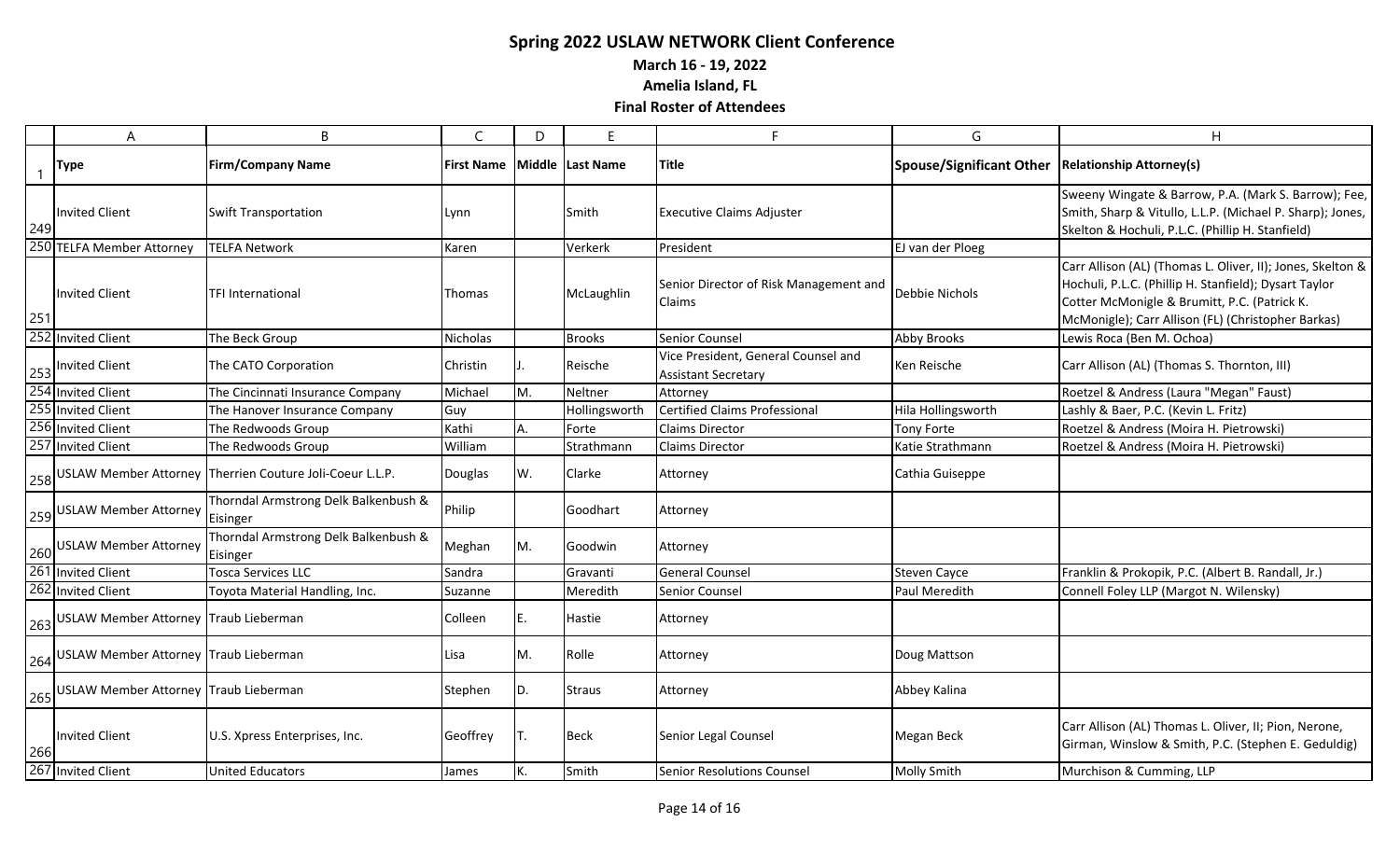**March 16 - 19, 2022**

**Amelia Island, FL**

| A                     | B                                                                                      | C                 | D     | F                        | F                                | G                               | H                                                                                                       |
|-----------------------|----------------------------------------------------------------------------------------|-------------------|-------|--------------------------|----------------------------------|---------------------------------|---------------------------------------------------------------------------------------------------------|
| Type                  | <b>Firm/Company Name</b>                                                               | <b>First Name</b> |       | <b>Middle  Last Name</b> | <b>Title</b>                     | <b>Spouse/Significant Other</b> | <b>Relationship Attorney(s)</b>                                                                         |
| 268 Invited Client    | <b>United Road Services</b>                                                            | Kristin           |       | Burman                   | Director of Insurance and Claims |                                 | Roetzel & Andress (Bradley A. Wright); Williams<br>Kastner (WA) (Rodney L. Umberger)                    |
| 269 Invited Client    | <b>VGM Insurance</b>                                                                   | Wendy             |       | Harris                   | Vice President of Claims         | Gabriella Guthrie               | Pierce Couch Hendrickson Baysinger & Green, L.L.P.<br>(Amy Bradley-Waters)                              |
| 270 Invited Client    | Vibra-Tech Engineers, Inc.                                                             | Randall           |       | Gardner                  | <b>General Counsel</b>           | <b>Bonnie Myrdahl</b>           | USLAW NETWORK, Inc.                                                                                     |
| 271 Invited Client    | <b>Victaulic Company</b>                                                               | Jennifer          |       | Goodwin                  | Senior Counsel                   | Charlie Goodwin                 | SmithAmundsen LLC (Dennis J. Cotter)                                                                    |
| 272 Invited Client    | <b>Victaulic Company</b>                                                               | Mark              | Η.    | VanDeVoorde              | Chief Legal Officer              |                                 | Wicker Smith O'Hara McCoy & Ford P.A. (South<br>Florida) (William F. Fink)                              |
| 273 Invited Client    | WCM Industries, Inc.                                                                   | Troy              | R.    | <b>Olsen</b>             | <b>General Counsel</b>           | <b>Wendie Chavez</b>            | Lewis Roca (Michael Plachy); Lewis Roca (Ben M.<br>Ochoa)                                               |
| 274 Invited Client    | Western National Mutual Insurance                                                      | John              | Ρ.    | <b>Buckley</b>           | Senior Vice President, Claims    | Susan Buckley                   | Baird Holm LLP (Jennifer D. Tricker); Pion, Nerone,<br>Girman, Winslow & Smith, P.C. (Timothy R. Smith) |
|                       | 275 USLAW Member Attorney Wicker Smith O'Hara McCoy & Ford P.A.                        | Oscar             |       | Cabanas                  | Attorney                         | Leo Cabanas                     |                                                                                                         |
|                       | 276 USLAW Member Attorney   Wicker Smith O'Hara McCoy & Ford P.A.                      | Nicholas          | Ε.    | Christin                 | Attorney                         | Felicia Christin                |                                                                                                         |
| 277 Courtroom Academy | Wicker Smith O'Hara McCoy & Ford P.A.                                                  | Catherine         | Η.    | Crawley                  | Attorney                         |                                 |                                                                                                         |
|                       | $\frac{1}{278}$ USLAW Member Attorney Wicker Smith O'Hara McCoy & Ford P.A. $\vert$ E. |                   | Holly | Howanitz                 | Attorney                         | Jay Howanitz                    |                                                                                                         |
|                       | 279 USLAW Member Attorney Wicker Smith O'Hara McCoy & Ford P.A.                        | Richard           | Ε.    | Ramsey                   | Attorney                         | Kathy Ramsey                    |                                                                                                         |
|                       | 280 USLAW Member Attorney Wicker Smith O'Hara McCoy & Ford P.A. Kurt                   |                   |       | Spengler                 | Attorney                         | <b>Tolly Spengler</b>           |                                                                                                         |
|                       | 281 USLAW Member Attorney Wicker Smith O'Hara McCoy & Ford P.A.                        | Michael           | C.    | Tyson                    | Attorney                         | Jill Dye Tyson                  |                                                                                                         |
|                       | $\frac{1}{282}$ USLAW Member Attorney Wicker Smith O'Hara McCoy & Ford, P.A. Chad      |                   |       | Leeper                   | Attorney                         | <b>Emily Leeper</b>             |                                                                                                         |
|                       | 283 USLAW Member Attorney Wicker Smith O'Hara McCoy & Ford, P.A. Constantine G.        |                   |       | Nickas                   | Attorney                         | <b>Esther Nickas</b>            |                                                                                                         |
|                       | 284 USLAW Member Attorney Wicker Smith O'Hara McCoy & Ford, P.A. James                 |                   |       | Wicker, II               | Attorney                         | Sue Wicker                      |                                                                                                         |